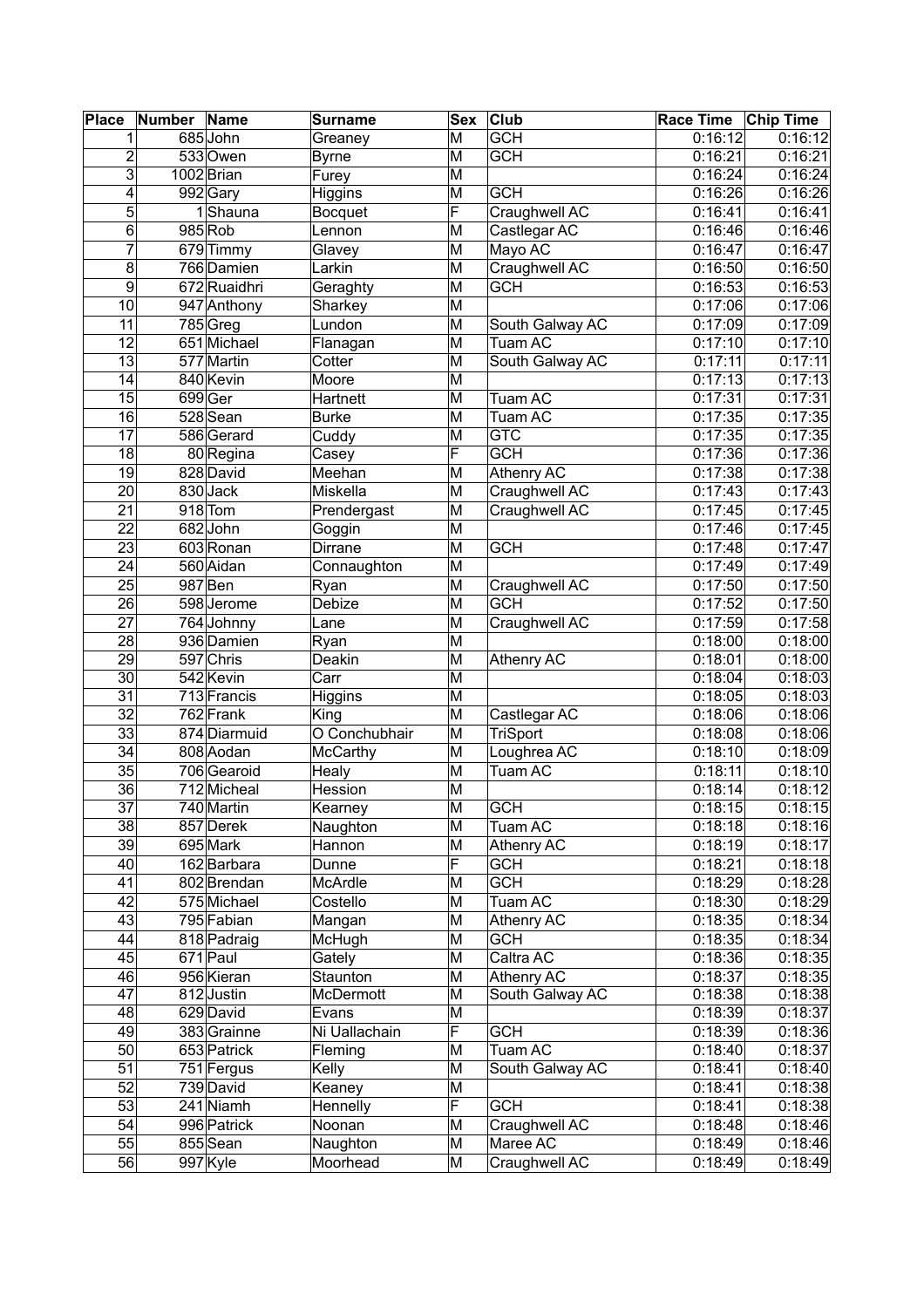| 57              |          | 806 Ronan     | McCarthy        | M                       | Athenry AC              | 0:18:50 | 0:18:47 |
|-----------------|----------|---------------|-----------------|-------------------------|-------------------------|---------|---------|
| $\overline{58}$ |          | 939 Declan    | Ryan            | $\overline{\mathsf{M}}$ |                         | 0:18:52 | 0:18:52 |
| 59              |          | 974 Kieran    | Walsh           | M                       | Athenry AC              | 0:18:56 | 0:18:53 |
| 60              | 1003 Tim |               | Killeen         | M                       |                         | 0:18:57 | 0:18:47 |
| 61              |          | 983 Dara      | <b>Williams</b> | M                       | South Galway AC         | 0:19:05 | 0:19:01 |
| 62              |          | 103 Marie     | Conneely        | F                       | Athenry AC              | 0:19:06 | 0:19:05 |
| $\overline{63}$ |          | 582John       | Cronin          | $\overline{\mathsf{M}}$ | <b>GCH</b>              | 0:19:07 | 0:18:58 |
| 64              |          | 982 Tommy Joe | Whyte           | M                       | Tuam AC                 | 0:19:09 | 0:19:09 |
| 65              |          | 905 Mike      | O'Mahony        | M                       | Craughwell AC           | 0:19:14 | 0:19:13 |
| 66              |          | 933 Cathal    | Ruane           | M                       | <b>GCH</b>              | 0:19:15 | 0:19:11 |
| 67              |          | 668 Brendan   | Galvin          | M                       | <b>Athenry AC</b>       | 0:19:15 | 0:19:11 |
| 68              |          | 61 Deirdre    | <b>Brophy</b>   | F                       | Athenry AC              | 0:19:19 | 0:19:16 |
| 69              |          | 819 Morgan    | McHugh          | $\overline{\mathsf{M}}$ | $\overline{\text{GTC}}$ | 0:19:20 | 0:19:20 |
| 70              |          | 981 Bryan     | Weafer          | M                       | GCH                     | 0:19:20 | 0:19:19 |
| 71              |          | $520$ Tom     | <b>Breen</b>    | M                       | <b>GCH</b>              | 0:19:21 | 0:19:19 |
| $\overline{72}$ |          | 165 Siobhan   | Egan            | F                       | <b>GCH</b>              | 0:19:23 | 0:19:20 |
| 73              |          | 636 Padraic   | Fallon          | M                       | Loughrea AC             | 0:19:24 | 0:19:22 |
| $\overline{74}$ |          | 979 Mike      | Ward            | M                       | Loughrea AC             | 0:19:25 | 0:19:23 |
|                 |          | 558 Kevin     |                 |                         |                         |         |         |
| 75              |          |               | Connaughton     | M                       |                         | 0:19:25 | 0:19:24 |
| 76              |          | 376 Eilis     | Ni Dhuill       | F                       | <b>GCH</b>              | 0:19:27 | 0:19:24 |
| $\overline{77}$ |          | 702 Niall     | <b>Hayes</b>    | M                       |                         | 0:19:28 | 0:19:16 |
| 78              |          | 932 Brendan   | Ruane           | M                       |                         | 0:19:30 | 0:19:27 |
| 79              |          | 717 Keith     | Holland         | $\overline{\mathsf{M}}$ | <b>HPE Galway</b>       | 0:19:31 | 0:19:27 |
| 80              |          | 30 Caron      | Ryan            | F                       | Craughwell AC           | 0:19:31 | 0:19:30 |
| 81              |          | 877 Tony      | O Connor        | M                       | <b>GCH</b>              | 0:19:32 | 0:19:26 |
| 82              |          | 945 Colm      | Scully          | M                       | Castlegar AC            | 0:19:33 | 0:19:28 |
| 83              |          | 691 Kieran    | Guiry           | M                       | <b>Athenry AC</b>       | 0:19:36 | 0:19:33 |
| 84              | 854 Art  |               | Naughton        | M                       | <b>GCH</b>              | 0:19:37 | 0:19:33 |
| 85              |          | $571$ Joe     | Cormican        | M                       |                         | 0:19:37 | 0:19:34 |
| 86              |          | 625 David     | Dunne           | M                       | Athenry AC              | 0:19:38 | 0:19:38 |
| $\overline{87}$ |          | 816 Martin    | McGrath         | M                       |                         | 0:19:38 | 0:19:32 |
| 88              |          | 637 Murt      | Fallon          | M                       | <b>Tuam AC</b>          | 0:19:41 | 0:19:37 |
| 89              |          | $962$ Ray     | Treacy          | M                       | Athenry AC              | 0:19:43 | 0:19:40 |
| 90              |          | $211$ Colette | Glennon         | F                       |                         | 0:19:49 | 0:19:44 |
| 91              |          | 957 David     | Stephens        | M                       | <b>Trilakes</b>         | 0:19:50 | 0:19:46 |
| 92              |          | 616 Colin     | Duane           | M                       | <b>Athenry AC</b>       | 0:19:51 | 0:19:48 |
| 93              |          | 837 Brendan   | Monaghan        | M                       | Tuam AC                 | 0:19:52 | 0:19:51 |
| $\overline{94}$ |          | $708$ John    | Heelan          | $\overline{\mathsf{M}}$ | <b>GTC</b>              | 0:19:56 | 0:19:56 |
| 95              |          | 576 Terry     | Costello        | M                       |                         | 0:19:57 | 0:19:51 |
| 96              |          | 652 Conor     | Flanagan        | M                       |                         | 0:19:58 | 0:19:53 |
| 97              |          | 813Brian      | McDonagh        | M                       | East Galway AC          | 0:20:00 | 0:19:56 |
| 98              |          | 968 Michael   | Walsh           | M                       | Craughwell AC           | 0:20:00 | 0:19:57 |
| 99              |          | 845 Liam      | <b>Mullins</b>  | M                       | <b>GCH</b>              | 0:20:00 | 0:19:53 |
| 100             |          | 328 Toni      | McCarthy        | F                       | Loughrea AC             | 0:20:00 | 0:19:59 |
| 101             |          | 995 Sean      | Noonan          | M                       | Craughwell AC           | 0:20:01 | 0:20:01 |
| 102             |          | 647 John      | Fitzmaurice     | M                       |                         | 0:20:02 | 0:19:54 |
| 103             |          | 727 Paul      | Hynes           | M                       | Tuam AC                 | 0:20:02 | 0:19:59 |
| 104             |          | 128 Nessa     | de Burca        | F                       | <b>GCH</b>              | 0:20:05 | 0:20:00 |
| 105             |          | 903 Martin    | O'Hara          | M                       | Athenry AC              | 0:20:05 | 0:20:02 |
| 106             |          | 507 Michael   | <b>Begley</b>   | M                       |                         | 0:20:06 | 0:20:02 |
| 107             |          | 548 Joseph    | Clancy          | M                       | Loughrea AC             | 0:20:09 | 0:20:02 |
| 108             |          | 673 William   | Geraghty        | M                       |                         | 0:20:11 | 0:20:04 |
| 109             |          | 701 Colm      | Hawe            | M                       | <b>GTC</b>              | 0:20:11 | 0:20:05 |
| 110             |          | 914 Thomas    | Porter          | M                       | Craughwell AC           | 0:20:14 | 0:20:04 |
| 111             |          | 683 Noel      | Gorman          | M                       | Craughwell AC           | 0:20:15 | 0:20:10 |
| 112             |          | 896 Kenneth   | O'Dea           | M                       | Athenry AC              | 0:20:15 | 0:20:11 |
| 113             |          | 605 Paul      | Doherty         | M                       |                         | 0:20:16 | 0:20:09 |
| 114             |          | 677 Alan      | Gillespie       | M                       | Maree AC                | 0:20:20 | 0:20:14 |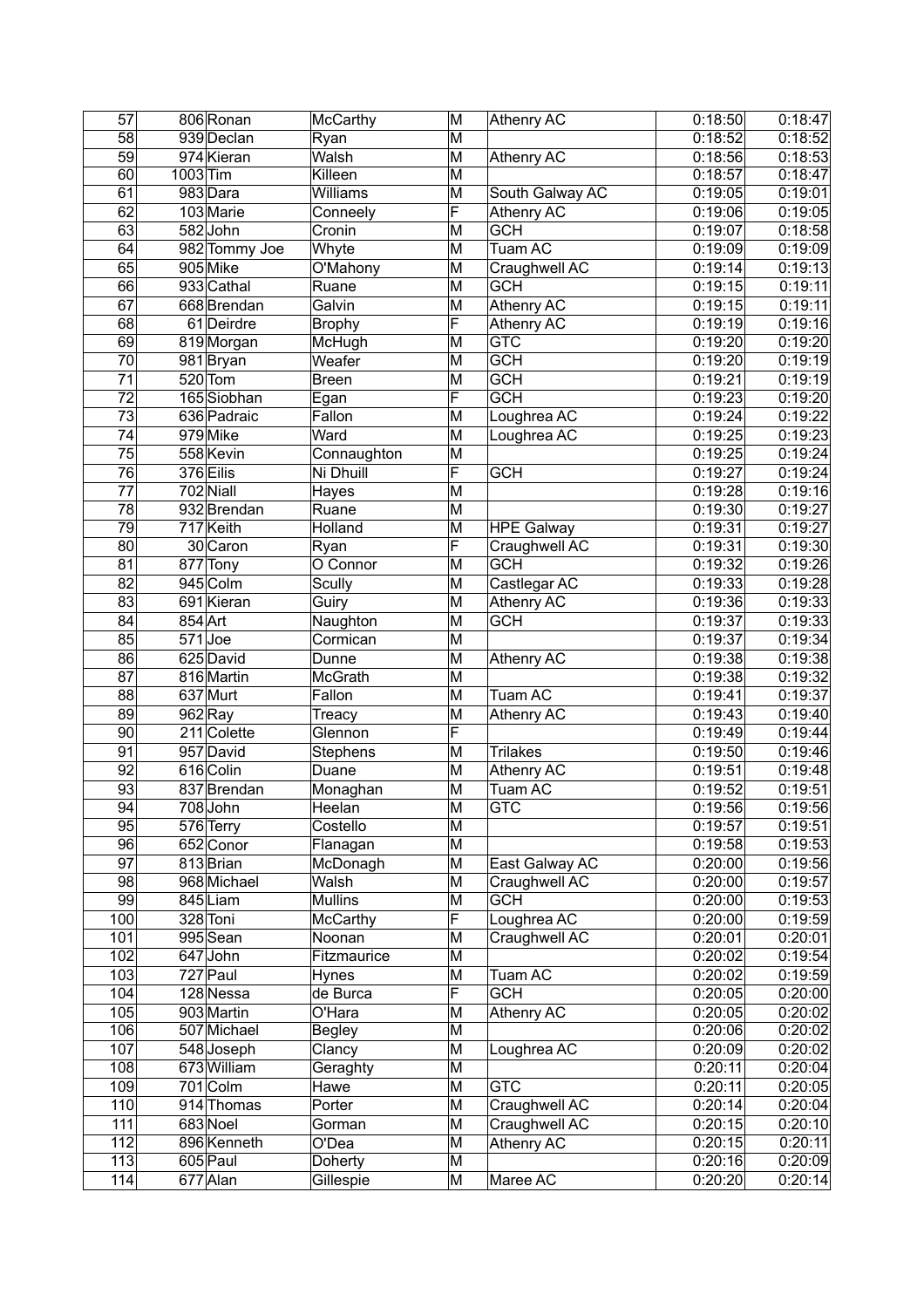| 115              |           | 972 Michael   | Walsh          | M                       |                             | 0:20:20 | 0:20:13 |
|------------------|-----------|---------------|----------------|-------------------------|-----------------------------|---------|---------|
| 116              |           | 935 Tomas     | Ryan           | $\overline{\mathsf{M}}$ |                             | 0:20:22 | 0:20:04 |
| 117              |           | 994 Daithi    | Rafferty       | M                       | Loughrea AC                 | 0:20:22 | 0:20:15 |
| $\overline{118}$ |           | 48 Marie      | Boyle          | F                       | <b>GCH</b>                  | 0:20:25 | 0:20:22 |
| 119              |           | 473 Deirdre   | Tobin          | F                       | Maree AC                    | 0:20:27 | 0:20:22 |
| 120              |           | 859 Tony      | Nevin          | M                       | Craughwell AC               | 0:20:28 | 0:20:25 |
| 121              |           | 888 David     | O'Brien        | M                       |                             | 0:20:30 | 0:20:20 |
| 122              |           | 842 Mark      | Moran          | M                       |                             | 0:20:34 | 0:20:24 |
| 123              |           | 805 Richard   | Mccarthy       | M                       |                             | 0:20:35 | 0:20:34 |
| 124              |           | 892 Cormac    | O'Connor       | M                       | <b>GCH</b>                  | 0:20:36 | 0:20:31 |
| 125              |           | 978 Brendan   | Ward           | M                       |                             | 0:20:37 | 0:20:29 |
| 126              |           | 580 Shane     | Crisham        | M                       | Tuam AC                     | 0:20:38 | 0:20:32 |
| 127              |           | 614 Noel      | Downes         | M                       |                             | 0:20:39 | 0:20:14 |
| 128              |           | 821 Aidan     | McIntyre       | M                       |                             | 0:20:39 | 0:20:35 |
| 129              |           | 865Liam       | Nolan          | M                       | South Galway AC             | 0:20:41 | 0:20:40 |
| 130              |           | 517 Diarmuid  | Brandon        | M                       |                             | 0:20:41 | 0:20:33 |
| 131              |           | 137 Deirdre   | Devane         | F                       |                             | 0:20:41 | 0:20:35 |
| $\overline{132}$ |           | 689 Colman    | Greene         | M                       | Craughwell AC<br><b>CRH</b> | 0:20:42 | 0:20:31 |
|                  |           | 646 Adrian    |                |                         |                             |         |         |
| 133              |           |               | Fitzmaurice    | M                       | Athenry AC                  | 0:20:42 | 0:20:38 |
| 134              |           | 648 Mark      | Flaherty       | M                       | CRH                         | 0:20:43 | 0:20:38 |
| 135              |           | 601 Aidan     | Dillon         | M                       | <b>HPE Galway</b>           | 0:20:43 | 0:20:28 |
| 136              |           | 355 Caroline  | Moore          | F                       | Athenry AC                  | 0:20:44 | 0:20:32 |
| 137              |           | 749 Derek     | Kelly          | M                       |                             | 0:20:44 | 0:20:43 |
| 138              |           | 784 James     | Lundon         | M                       | Athenry AC                  | 0:20:46 | 0:20:42 |
| 139              |           | 823 Conor     | McMullen       | M                       |                             | 0:20:47 | 0:20:34 |
| 140              |           | $372$ Marie   | Nestor         | F                       | <b>Athenry AC</b>           | 0:20:48 | 0:20:41 |
| 141              |           | 346 Ann marie | Miskell        | F                       | Tuam AC                     | 0:20:50 | 0:20:46 |
| 142              |           | 389 Joanne    | O Boyle        | F                       | <b>GCH</b>                  | 0:20:51 | 0:20:47 |
| $\overline{143}$ |           | 107 Debbie    | Corcoran       | F                       |                             | 0:20:52 | 0:20:44 |
| 144              |           | 924 Padraig   | Quirke         | M                       |                             | 0:20:52 | 0:20:23 |
| 145              |           | 752 Brendan   | Kelly          | M                       |                             | 0:20:52 | 0:20:11 |
| 146              |           | 658 David     | Forde          | M                       | <b>HPE Galway</b>           | 0:20:53 | 0:20:39 |
| 147              |           | 999 Robert    | <b>Bradley</b> | M                       |                             | 0:20:54 | 0:20:38 |
| 148              |           | 986 Frank     | <b>Byrnes</b>  | M                       | Athenry AC                  | 0:20:54 | 0:20:47 |
| 149              |           | 458 Grace     | Shalloo        | F                       | Ennis Track                 | 0:20:55 | 0:20:53 |
| 150              |           | 62 Michelle   | <b>Browne</b>  | F                       | <b>GCH</b>                  | 0:20:56 | 0:20:52 |
| 151              |           | 866 Damien    | Noonan         | M                       |                             | 0:20:57 | 0:20:49 |
| 152              | $894$ lan |               | O'Connor       | M                       |                             | 0:20:57 | 0:20:53 |
| 153              |           | 797 Ronan     | Mannion        | M                       | Maree AC                    | 0:20:58 | 0:20:47 |
| 154              |           | 733 Tomasz    | Kadzielawski   | M                       | Athenry AC                  | 0:20:58 | 0:20:48 |
| 155              |           | 552 Cian      | Cloonan        | M                       | Predator                    | 0:20:58 | 0:20:57 |
| 156              |           | 721 Ciaran    | Horan          | M                       | Castlegar AC                | 0:20:59 | 0:20:52 |
| 157              | 826 Pat   |               | McSweeney      | M                       | South Galway AC             | 0:21:00 | 0:20:47 |
| 158              |           | 565 John      | Connolly       | M                       |                             | 0:21:00 | 0:20:52 |
| 159              |           | 52 Maeve      | Brassil        | F                       | <b>GCH</b>                  | 0:21:03 | 0:20:55 |
| 160              |           | 403Emer       | O'Connell      | F                       | Corrib AC                   | 0:21:03 | 0:20:56 |
| 161              |           | 60 Sinead     | Brody          | F                       | <b>GCH</b>                  | 0:21:04 | 0:20:59 |
| 162              |           | 960 Andrew    | Talbot         | M                       | <b>CRH</b>                  | 0:21:05 | 0:21:00 |
| 163              |           | $291$ Orla    | Kilraine       | F                       | Loughrea AC                 | 0:21:08 | 0:21:01 |
| 164              |           | 872 Eoghan    | O Ceallaigh    | M                       |                             | 0:21:09 | 0:20:53 |
| 165              |           | 770 Donal     | Leahy          | M                       | Athenry AC                  | 0:21:10 | 0:20:58 |
| 166              |           | 227 Siobhan   | Guinan         | F                       | Athenry AC                  | 0:21:10 | 0:21:04 |
| 167              |           | 684 Tony      | Gray           | M                       | Marathon Club Ireland       | 0:21:11 | 0:20:53 |
| 168              | $922$ JP  |               | Quinn          | M                       |                             | 0:21:15 | 0:21:09 |
| 169              |           | $966$ Jim     | Vaughan        | M                       |                             | 0:21:16 | 0:21:11 |
| 170              |           | 581 Alan      | Cronin         | M                       |                             | 0:21:17 | 0:21:06 |
| 171              |           | 650 Tomas     | Flanagan       | M                       |                             | 0:21:19 | 0:21:16 |
| 172              |           | 848 Fiachra   | Murphy         | M                       |                             | 0:21:20 | 0:21:16 |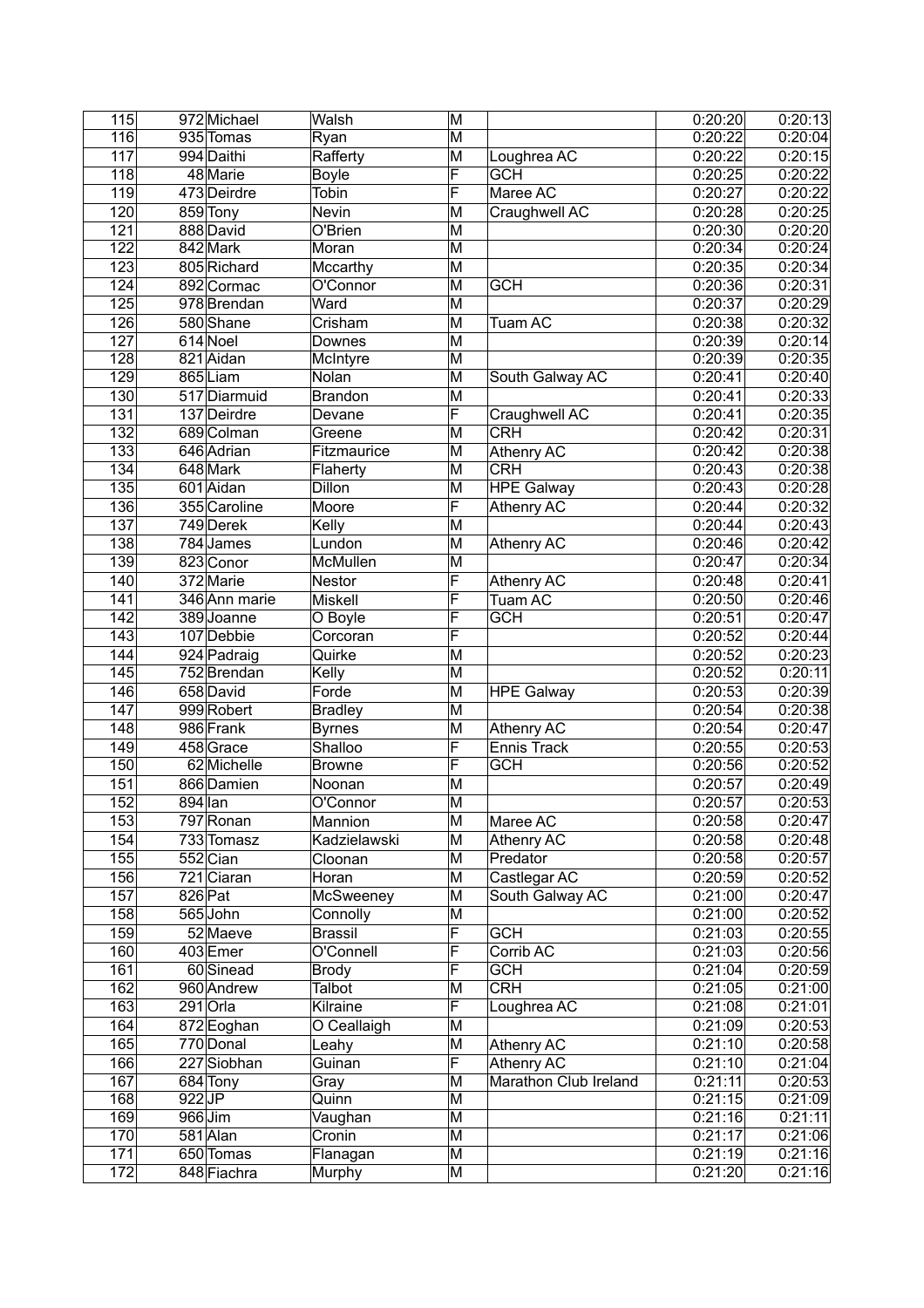| 173 | 882 Kenneth             | O' Hara           | M                       | <b>Athenry AC</b>     | 0:21:20 | 0:21:16 |
|-----|-------------------------|-------------------|-------------------------|-----------------------|---------|---------|
| 174 | 599 William             | Dervan            | M                       |                       | 0:21:21 | 0:21:10 |
| 175 | 801 Micahel             | Mc Mahon          | M                       | Marathon Club Ireland | 0:21:23 | 0:21:17 |
| 176 | 110 Collette            | Gill              | F                       |                       | 0:21:23 | 0:21:18 |
| 177 | 955 Michael             | Stapleton         | M                       | Loughrea AC           | 0:21:24 | 0:21:13 |
| 178 | 917 Frank               | Power             | M                       | South Galway AC       | 0:21:25 | 0:21:21 |
| 179 | 907 Shane               | O'Meara           | M                       |                       | 0:21:26 | 0:21:16 |
| 180 | 583 Tom                 | Crosse            | M                       | Loughrea AC           | 0:21:26 | 0:21:24 |
| 181 | 584 Patrick             | Crowley           | M                       |                       | 0:21:28 | 0:21:20 |
| 182 | 615 Aidan               | Doyle             | M                       | Tuam AC               | 0:21:30 | 0:21:26 |
| 183 | 817 Niall               | <b>McGuinness</b> | M                       | South Galway AC       | 0:21:30 | 0:21:18 |
| 184 | 526 Sean                | <b>Burke</b>      | $\overline{\mathsf{M}}$ |                       | 0:21:31 | 0:21:24 |
| 185 | 427Linda                | Porter            | F                       | Craughwell AC         | 0:21:32 | 0:21:28 |
| 186 | 362 Michelle            | Murphy            | F                       |                       | 0:21:33 | 0:21:30 |
| 187 | 27 Aibhe                | Miskella          | F                       | Craughwell AC         | 0:21:33 | 0:21:32 |
| 188 | 937 Declan              | Ryan              | M                       |                       | 0:21:35 | 0:21:25 |
| 189 | 28 Catherine            | Noonan            | F                       | Craughwell AC         | 0:21:37 | 0:21:35 |
| 190 | 880 Reamonn             | O Flatharta       | M                       |                       | 0:21:38 | 0:21:30 |
| 191 | 545 Tony                | Casserly          | M                       | Castlegar AC          | 0:21:39 | 0:21:32 |
| 192 | 561 Shane               | Conneely          | M                       |                       | 0:21:39 | 0:21:31 |
| 193 | 889 Damien              | O'Brien           | M                       |                       |         | 0:21:32 |
|     | 786 Marc                |                   | $\overline{\mathsf{M}}$ | Castlegar AC          | 0:21:40 | 0:21:25 |
| 194 |                         | Lynch             |                         |                       | 0:21:40 |         |
| 195 | 942 Alexander           | Schutz            | M                       | <b>HPE Galway</b>     | 0:21:41 | 0:21:28 |
| 196 | 694 Paul                | Hanniffy          | M                       | <b>CRH</b>            | 0:21:41 | 0:21:34 |
| 197 | 578Joseph               | Coyle             | M                       | Craughwell AC         | 0:21:43 | 0:21:36 |
| 198 | 759DÂ <sub>i</sub> ire  | Killian           | M                       |                       | 0:21:43 | 0:21:03 |
| 199 | 710 Paul                | Hehir             | M                       | <b>GCH</b>            | 0:21:46 | 0:21:41 |
| 200 | 665Brian                | Gallagher         | M                       |                       | 0:21:47 | 0:21:39 |
| 201 | 387 Maeve               | Noone             | F                       | <b>Athenry AC</b>     | 0:21:47 | 0:21:21 |
| 202 | 90Jean                  | Coleman           | F                       | Tuam AC               | 0:21:48 | 0:21:42 |
| 203 | 964 Oliver              | Tully             | M                       |                       | 0:21:48 | 0:21:31 |
| 204 | $791$ Jim               | Maher             | M                       | <b>HPE Galway</b>     | 0:21:49 | 0:21:46 |
| 205 | $\overline{799}$ Laurik | Mathieu           | M                       |                       | 0:21:50 | 0:21:35 |
| 206 | 920John                 | Quinlivan         | M                       | Maree AC              | 0:21:51 | 0:21:32 |
| 207 | 899 Brian               | O'Donnell         | M                       | Athenry AC            | 0:21:52 | 0:21:40 |
| 208 | 792 Declan              | Mahon             | M                       | Predator              | 0:21:54 | 0:21:29 |
| 209 | 649 Patrick             | Flaherty          | M                       | <b>HPE Galway</b>     | 0:21:55 | 0:21:40 |
| 210 | 687 Paul                | Greaney           | M                       |                       | 0:21:56 | 0:21:44 |
| 211 | 610 Fergus              | Donnellan         | M                       | <b>HPE Galway</b>     | 0:21:57 | 0:21:43 |
| 212 | $504$ Paul              | Batty             | M                       | <b>Trilakes</b>       | 0:21:58 | 0:21:39 |
| 213 | 822 Oisin               | Mcmanus           | M                       |                       | 0:21:58 | 0:21:42 |
| 214 | 467 Louise              | Sweeney           | F                       |                       | 0:21:59 | 0:21:38 |
| 215 | 669Shane                | Galvin            | M                       | <b>GTC</b>            | 0:21:59 | 0:21:52 |
| 216 | 549 Aaron               | Clarke            | M                       |                       | 0:21:59 | 0:21:48 |
| 217 | 958 Paul                | Stephens          | M                       | <b>HPE Galway</b>     | 0:22:00 | 0:21:45 |
| 218 | 886 Alan                | O'Brien           | M                       | Athenry AC            | 0:22:00 | 0:21:47 |
| 219 | 757 Tony                | Killarney         | M                       | Athenry AC            | 0:22:00 | 0:21:52 |
| 220 | 631 Gordon              | Fahy              | M                       |                       | 0:22:01 | 0:21:42 |
| 221 | 564 John                | Connolly          | M                       |                       | 0:22:02 | 0:21:48 |
| 222 |                         |                   | M                       | <b>GCH</b>            |         | 0:21:52 |
|     | 748 Jason               | Kelly             |                         |                       | 0:22:02 |         |
| 223 | 714 John Joe            | <b>Higgins</b>    | M                       | Corofin AC            | 0:22:03 | 0:21:54 |
| 224 | 853 Wojciech            | Musial            | M                       | Marathon Club Ireland | 0:22:04 | 0:21:50 |
| 225 | 794 Tomas               | Mangan            | M                       | Athenry AC            | 0:22:05 | 0:21:59 |
| 226 | 913 Barry               | Phelan            | M                       | Craughwell AC         | 0:22:06 | 0:19:52 |
| 227 | 666 Vinny               | Gallagher         | M                       |                       | 0:22:07 | 0:21:58 |
| 228 | 696 Stephen             | Hanrahan          | M                       | Loughrea AC           | 0:22:08 | 0:22:01 |
| 229 | 851 James               | Murphy            | M                       | <b>GCH</b>            | 0:22:09 | 0:21:50 |
| 230 | 624 Shane               | Dunne             | M                       |                       | 0:22:09 | 0:21:59 |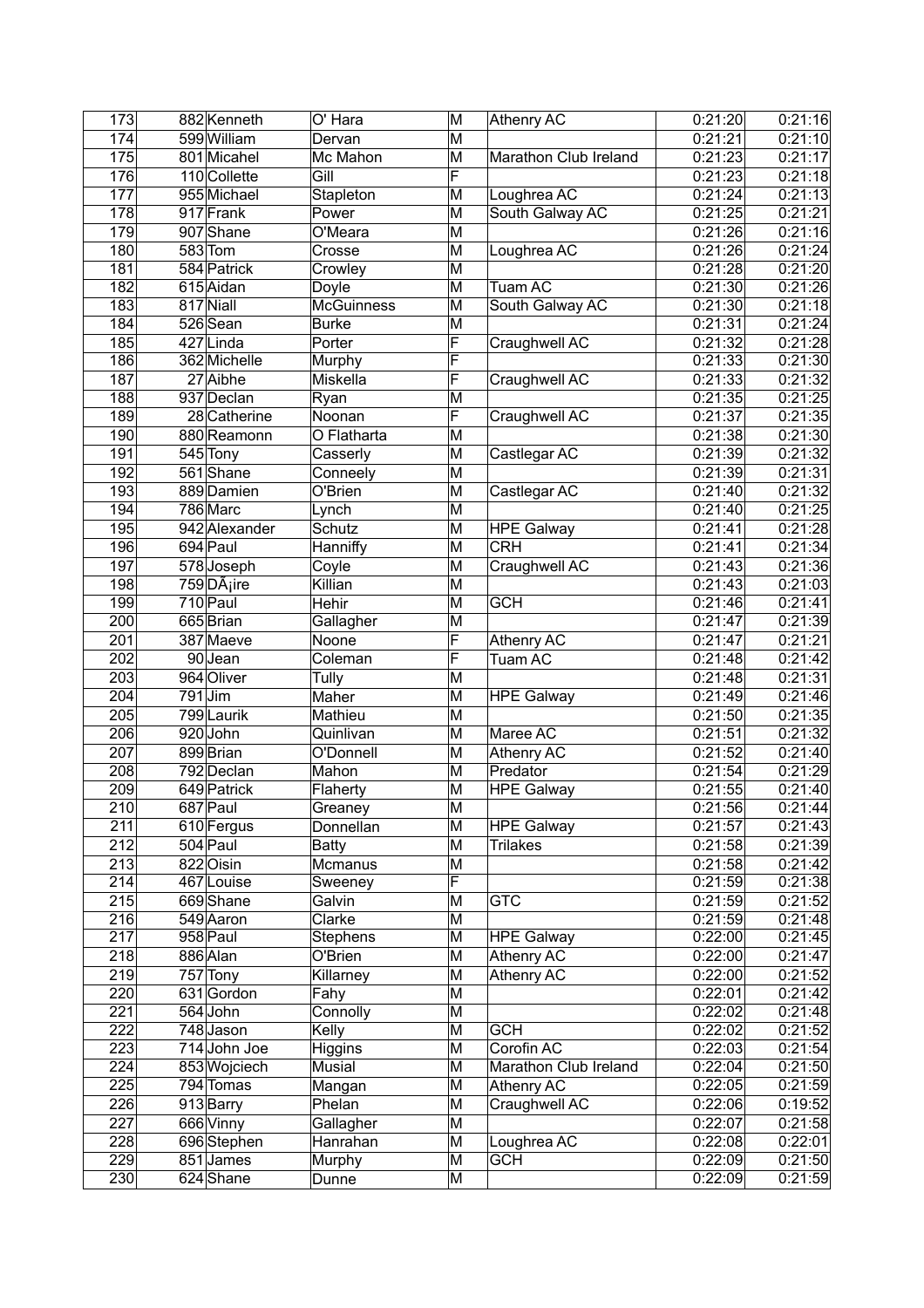| $\overline{231}$ |           | 970 Gabriel   | Walsh            | $\overline{\mathsf{M}}$ | <b>GTC</b>            | 0:22:10 | 0:22:06 |
|------------------|-----------|---------------|------------------|-------------------------|-----------------------|---------|---------|
| 232              |           | 152 Fiona     | Doughan          | F                       | Athenry AC            | 0:22:10 | 0:22:03 |
| 233              |           | 954 Steve     | Spittles         | M                       |                       | 0:22:11 | 0:21:49 |
| 234              |           | 562Dara       | Conneely         | M                       |                       | 0:22:14 | 0:22:03 |
| 235              |           | 245 Anne      | Mulkeen          | F                       | Tuam AC               | 0:22:15 | 0:22:04 |
| 236              |           | 96 Caroline   | Concannon        | F                       | Athenry AC            | 0:22:16 | 0:21:59 |
| 237              |           | 619 Kevin     | Duffy            | M                       | Castlegar AC          | 0:22:16 | 0:22:04 |
| 238              |           | 149 Fiona     | Donovan          | F                       |                       | 0:22:17 | 0:22:09 |
| 239              |           | 741 Cormac    | Kearney          | M                       | Mayo AC               | 0:22:20 | 0:21:41 |
| 240              |           | 990 Francis   | Finucane         | M                       |                       | 0:22:20 | 0:21:41 |
| 241              |           | 988 Diarmuid  | Quill            | M                       | Craughwell AC         | 0:22:23 | 0:22:19 |
| $\overline{242}$ |           | 839 Patrick   | Monahan          | M                       |                       | 0:22:24 | 0:22:16 |
| 243              |           | 796 Thomas    | Mannion          | M                       | <b>Tuam AC</b>        | 0:22:25 | 0:22:20 |
| 244              |           | 638 Brian     | Fanning          | M                       | Loughrea AC           | 0:22:26 | 0:22:17 |
| 245              |           | 711 Alphonsus | Heneghan         | M                       | Loughrea AC           | 0:22:26 | 0:22:24 |
| 246              |           | 539 Domhnall  | Canney           | M                       | <b>Tuam AC</b>        | 0:22:26 | 0:22:02 |
| 247              |           | 536 Mark      | Campbell         | M                       | Craughwell AC         | 0:22:28 | 0:22:16 |
| 248              |           | 53 Eimear     | Bray             | F                       | Corofin AC            | 0:22:29 | 0:22:04 |
| 249              |           | 738 Michael   | Keane            | ΙM                      | Maree AC              | 0:22:29 | 0:22:07 |
| 250              |           | 835 Brian     | Moloney          | M                       | South Galway AC       | 0:22:29 | 0:22:23 |
| 251              |           | 728 Simon     | Iwasaki          | M                       | <b>HPE Galway</b>     | 0:22:31 | 0:22:14 |
| 252              |           | 836 Gearoid   | Moloney          | M                       | Maree AC              | 0:22:35 | 0:22:13 |
| 253              |           | 688 Russell   | Greaney          | M                       |                       | 0:22:35 | 0:22:23 |
| 254              |           | 787 Francis   | Madden           | M                       |                       | 0:22:36 | 0:22:03 |
| 255              |           | 621 Declan    | Duggan           | M                       | <b>GCH</b>            | 0:22:36 | 0:22:28 |
| 256              |           | 71 Eimear     | <b>Butler</b>    | F                       |                       | 0:22:38 | 0:22:28 |
| 257              |           | 58 David      | <b>Broderick</b> | M                       |                       | 0:22:40 | 0:22:22 |
| 258              |           | 606 Gary      | Doherty          | M                       | Athenry AC            | 0:22:41 | 0:22:20 |
| 259              |           | 622 Noel      | Duggan           | M                       |                       | 0:22:43 | 0:22:29 |
| 260              |           | 720 Paul      | Horan            | M                       | <b>GCH</b>            | 0:22:43 | 0:22:27 |
| $\overline{261}$ |           | 967 Michael   | Walls            | M                       | <b>GCH</b>            | 0:22:44 | 0:22:40 |
| 262              |           | 763 Michael   | Laffey           | M                       |                       | 0:22:44 | 0:22:20 |
| 263              |           | 569 Colm      | Coreless         | M                       | South Galway AC       | 0:22:44 | 0:22:29 |
| 264              |           | 117 Yvonne    | Croke            | F                       | Maree AC              | 0:22:46 | 0:22:35 |
| 265              |           | 926 George    | Rahmani          | M                       | <b>GTC</b>            | 0:22:48 | 0:22:43 |
| 266              |           | 946 Fintan    | Shannon          | M                       |                       | 0:22:49 | 0:22:11 |
| 267              |           | 825 Ronan     | <b>McNulty</b>   | M                       | Castlegar AC          | 0:22:51 | 0:22:26 |
| 268              |           | 781 Martin    | Lennon           | $\overline{\mathsf{M}}$ | East Galway AC        | 0:22:51 | 0:22:36 |
| 269              |           | 379 Sharon    | ∣NÃ- Loideáin    | F                       |                       | 0:22:52 | 0:22:11 |
| 270              |           | 975 Gerard    | Walsh            | M                       | <b>Athenry AC</b>     | 0:22:53 | 0:22:40 |
| 271              |           | 444 Mary      | Rohan            | F                       | Athenry AC            | 0:22:53 | 0:22:25 |
| 272              |           | 612 Michael   | Doona            | M                       |                       | 0:22:53 | 0:22:41 |
| 273              |           | 965 Declan    | Varley           | M                       | <b>CRH</b>            | 0:22:54 | 0:22:51 |
| 274              |           | 465 Orla      | Stevens          | F                       | Athenry AC            | 0:22:54 | 0:22:33 |
| 275              |           | 206 Aideen    | Gilchrist        | F                       | Craughwell AC         | 0:22:56 | 0:22:50 |
| 276              |           | $657$ Tim     | Folan            | M                       | <b>GCH</b>            | 0:22:57 | 0:22:33 |
| 277              |           | 756 Tom       | Kilgarriff       | M                       | <b>CRH</b>            | 0:22:58 | 0:22:48 |
| 278              | $902$ lan |               | O'Gorman         | M                       |                       | 0:22:59 | 0:22:28 |
| 279              |           | 980 Mirko     | Warnke           | M                       | Marathon Club Ireland | 0:23:00 | 0:22:48 |
| 280              |           | 793 Kevin     | Malone           | M                       |                       | 0:23:01 | 0:22:51 |
| 281              |           | 910 Eoin      | O'Sullivan       | M                       | Athenry AC            | 0:23:01 | 0:22:41 |
| 282              |           | 973 Wally     | Walsh            | M                       |                       | 0:23:03 | 0:22:38 |
| 283              |           | 911 Tony      | Palmer           | M                       |                       | 0:23:04 | 0:22:44 |
| 284              |           | $773$ Jim     | Leahy            | $\overline{\mathsf{M}}$ | Athenry AC            | 0:23:04 | 0:22:37 |
| 285              |           | 45 Mairead    | Blake            | F                       | Athenry AC            | 0:23:04 | 0:22:36 |
| 286              |           | 722 Keith     | Horan            | M                       | South Galway AC       | 0:23:05 | 0:22:52 |
| 287              |           | 976 Sean      | Ward             | M                       |                       | 0:23:06 | 0:22:39 |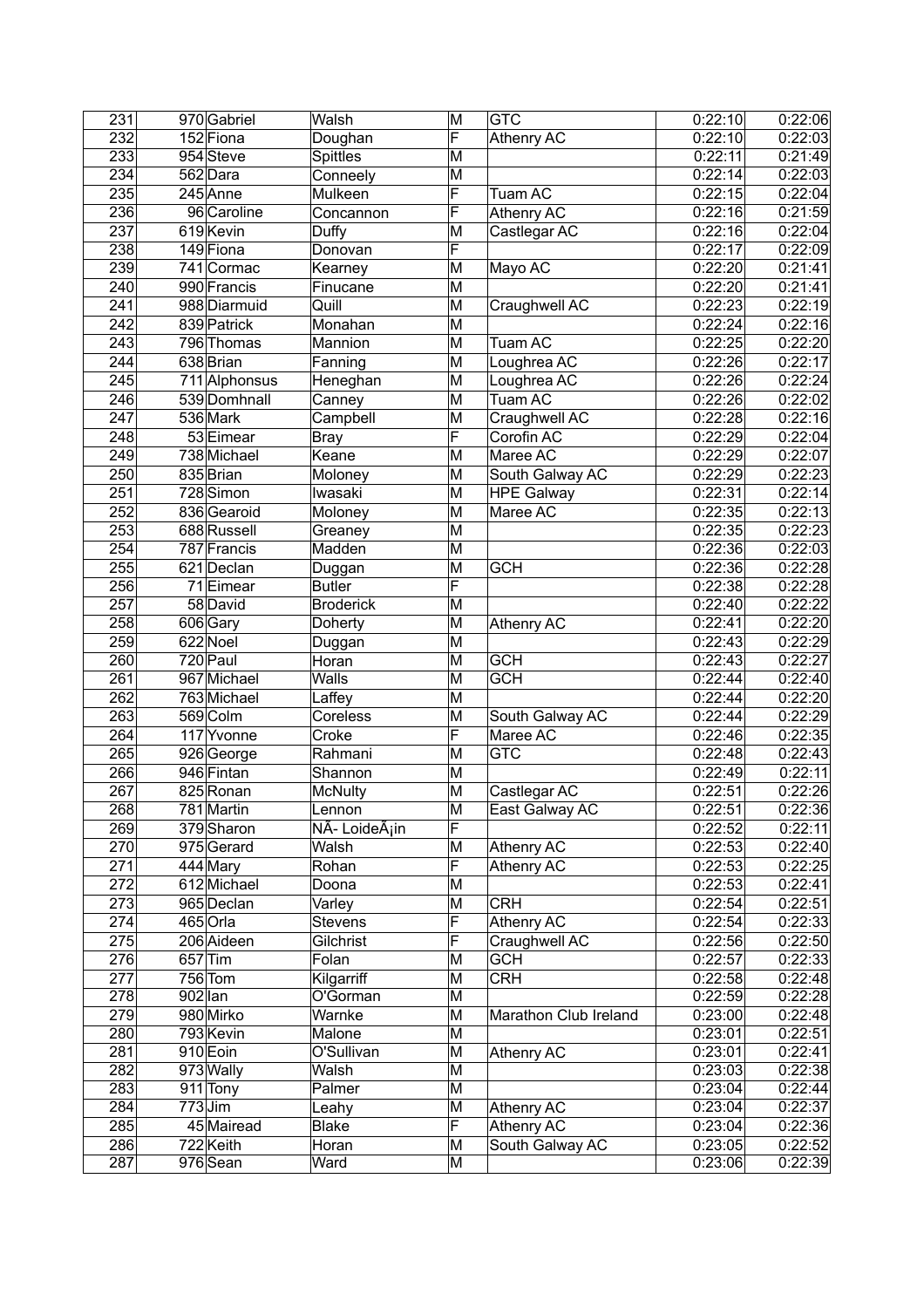| 288 |          | 129 Aideen             | De Paor         | F                       | <b>GCH</b>       | 0:23:09 | 0:22:54 |
|-----|----------|------------------------|-----------------|-------------------------|------------------|---------|---------|
| 289 |          | 408 Anita              | O'Dwyer         | F                       |                  | 0:23:10 | 0:22:43 |
| 290 |          | 592 Niall              | Daly            | M                       | <b>GCH</b>       | 0:23:10 | 0:23:04 |
| 291 |          | 272 Eimear             | Keary           | F                       |                  | 0:23:15 | 0:22:46 |
| 292 |          | 423 Christie           | O'Toole         | F                       |                  | 0:23:16 | 0:22:38 |
| 293 |          | 202 Noelle             | Gannon          | F                       | Tuam AC          | 0:23:20 | 0:22:55 |
| 294 |          | 574 Patrick            | Costello        | $\overline{\mathsf{M}}$ | Predator         | 0:23:20 | 0:23:05 |
| 295 |          | 589 Darren             | Curran          | M                       | Corrib AC        | 0:23:21 | 0:23:04 |
| 296 |          | 895 Rory               | O'Connor        | M                       | Tuam AC          | 0:23:21 | 0:23:17 |
| 297 |          | 858 Jonathan           | Nestor          | M                       |                  | 0:23:22 | 0:22:51 |
| 298 |          | 864 Kevin              | Nolan           | M                       | Loughrea AC      | 0:23:25 | 0:23:06 |
| 299 |          | 602Sean                | Dinneen         | M                       | <b>GCH</b>       | 0:23:27 | 0:22:50 |
| 300 |          | 776 Barry              | Leenane         | M                       |                  | 0:23:28 | 0:23:17 |
| 301 |          | $\overline{4}$ 24 Mags | Page            | F                       |                  | 0:23:28 | 0:22:55 |
| 302 |          | 873 Eoghan             | O Ceallaigh     | М                       |                  | 0:23:30 | 0:23:12 |
| 303 |          | 510 Norman             | <b>Black</b>    | M                       |                  | 0:23:32 | 0:23:05 |
| 304 |          | 639 Brian              | Farrell         | M                       | Athenry AC       | 0:23:33 | 0:23:24 |
| 305 |          | 600 Kevin              |                 | M                       |                  | 0:23:33 | 0:23:12 |
|     |          |                        | Devane          |                         | Athenry AC       |         |         |
| 306 |          | 893 Robert             | O'Connor        | M                       |                  | 0:23:35 | 0:23:24 |
| 307 |          | 82 Claire              | Cellarius       | F                       | Corofin AC       | 0:23:36 | 0:23:26 |
| 308 |          | 833 Tom                | Mitchell        | M                       | Craughwell AC    | 0:23:37 | 0:23:27 |
| 309 |          | 459 Dawn               | Shanaghy        | F                       | Craughwell AC    | 0:23:39 | 0:23:25 |
| 310 |          | 789 Tom                | Maguire         | M                       |                  | 0:23:40 | 0:23:11 |
| 311 |          | 963 Gerry              | Treacy          | M                       | Craughwell AC    | 0:23:41 | 0:23:27 |
| 312 | 827 Will |                        | Meaney          | M                       |                  | 0:23:41 | 0:23:26 |
| 313 |          | 557 Malachy            | Conlon          | M                       | Athenry AC       | 0:23:42 | 0:23:26 |
| 314 |          | 524 Shane              | Broughal        | M                       | Predator         | 0:23:43 | 0:22:57 |
| 315 |          | 258 Amanda             | Horan           | F                       | South Galway AC  | 0:23:43 | 0:23:29 |
| 316 |          | 916Liam                | Power           | M                       |                  | 0:23:46 | 0:23:08 |
| 317 |          | 460 Aoife              | Shaughnessy     | F                       | Athenry AC       | 0:23:47 | 0:23:27 |
| 318 |          | 643John                | Fawl            | M                       |                  | 0:23:48 | 0:23:09 |
| 319 |          | 846 Paul               | Mulrennan       | M                       |                  | 0:23:49 | 0:23:06 |
| 320 |          | 641 Thomas             | Farrelly        | M                       | Loughrea AC      | 0:23:51 | 0:23:32 |
| 321 |          | 572 Micheal            | Cormican        | M                       |                  | 0:23:51 | 0:23:19 |
| 322 |          | $\overline{760}$ Basil | King            | M                       | Athenry AC       | 0:23:52 | 0:23:21 |
| 323 |          | 428 Laura              | Porter          | F                       | Craughwell AC    | 0:23:53 | 0:23:47 |
| 324 |          | $675$ Tim              | Geraghty        | M                       | Tuam AC          | 0:23:53 | 0:23:20 |
| 325 |          | 83Janet                | Clancy          | F                       | Athenry AC       | 0:23:54 | 0:23:26 |
| 326 |          | $941$ Gus              | Sammin          | M                       |                  | 0:23:55 | 0:23:17 |
| 327 |          | 596 James              | De Nash         | M                       | <b>GCH</b>       | 0:23:56 | 0:23:33 |
| 328 |          | 271 Catherine          | Keane Murphy    | F                       | $\overline{GCH}$ | 0:23:57 | 0:23:41 |
| 329 |          | 240 Olivia             | Healy           | F                       | Corofin AC       | 0:23:58 | 0:23:55 |
| 330 |          | 64 Emily               | Bruton          | F                       | <b>GCH</b>       | 0:23:59 | 0:23:46 |
|     |          |                        |                 | F                       |                  |         |         |
| 331 |          | 353 Noreen             | Monaghan Feeney |                         |                  | 0:24:00 | 0:23:51 |
| 332 |          | 705 Michael            | Healy           | M                       | <b>CRH</b>       | 0:24:01 | 0:23:45 |
| 333 |          | 634 Noel               | Fahy            | M                       | South Galway AC  | 0:24:05 | 0:23:29 |
| 334 |          | 662 Noel               | Fox             | M                       | Athenry AC       | 0:24:06 | 0:23:39 |
| 335 |          | 925 Peter              | Rabbitte        | M                       | Tuam AC          | 0:24:07 | 0:23:49 |
| 336 |          | 635 John               | Fahy            | M                       | Tuam AC          | 0:24:08 | 0:24:04 |
| 337 |          | 29 Sinead              | Kennedy         | F                       | Craughwell AC    | 0:24:10 | 0:23:49 |
| 338 |          | 279 Deirdre            | Kelly           | F                       |                  | 0:24:10 | 0:23:26 |
| 339 |          | $275$ Orla             | Kelly           | F                       |                  | 0:24:11 | 0:23:42 |
| 340 |          | 949 Paddy              | Small           | M                       |                  | 0:24:11 | 0:23:31 |
| 341 |          | 729 Trevor             | Jennings        | M                       | Castlegar AC     | 0:24:13 | 0:23:51 |
| 342 |          | 216 Noel               | Conneely        | M                       |                  | 0:24:15 | 0:23:56 |
| 343 |          | 847 Enda               | Munnelly        | M                       | Athenry AC       | 0:24:15 | 0:23:51 |
| 344 |          | 304 Kasia              | Lewandowska     | F                       |                  | 0:24:16 | 0:24:05 |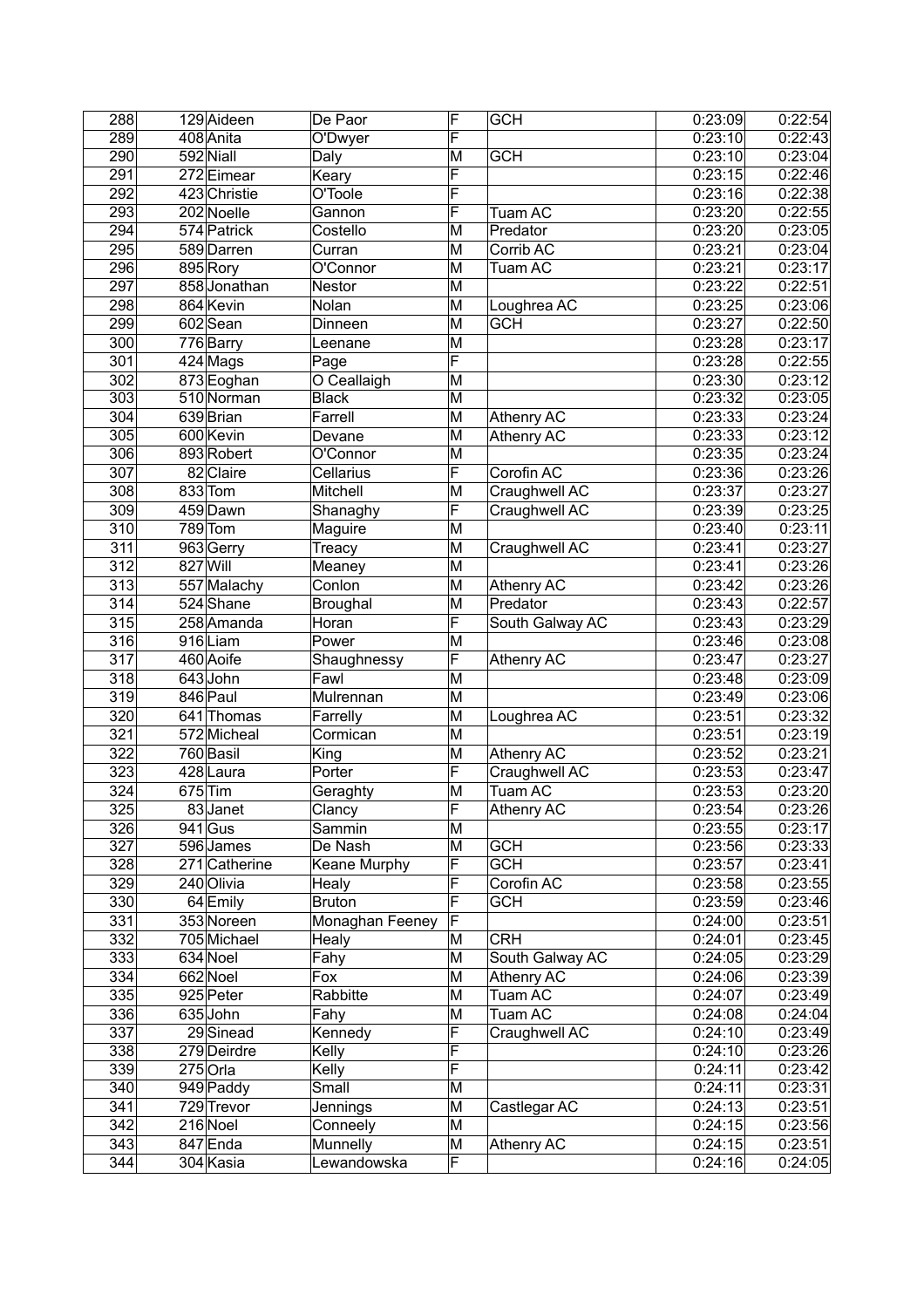| 345              | 891 Hayden         | O'Connell      | M                       |                   | 0:24:17 | 0:24:03 |
|------------------|--------------------|----------------|-------------------------|-------------------|---------|---------|
| 346              | 462 Susanne        | Smith          | F                       | <b>GCH</b>        | 0:24:17 | 0:24:10 |
| 347              | 506 Niall          | <b>Beatty</b>  | M                       |                   | 0:24:17 | 0:23:47 |
| 348              | 365 Joanne         | Murphy         | F                       |                   | 0:24:17 | 0:24:06 |
| 349              | 462 Susanne        | Smith          | F                       | <b>GCH</b>        | 0:24:17 | 0:24:10 |
| 350              | 181 Fiona Patricia | Fitzgerald     | F                       |                   | 0:24:17 | 0:24:12 |
| 351              | 559 Marc           | Connaughton    | M                       |                   | 0:24:18 | 0:24:03 |
| 352              | 686 Kenneth        | Greaney        | M                       |                   | 0:24:21 | 0:24:03 |
| 353              | 783 Patrick        | Long           | M                       | East Galway AC    | 0:24:21 | 0:24:06 |
| 354              | 938 Brendan        | Ryan           | M                       |                   | 0:24:27 | 0:24:14 |
| 355              | 753 Kevin          | Kenny          | M                       |                   | 0:24:29 | 0:23:56 |
| 356              | 540 Raymond        | Canney         | M                       | <b>Tuam AC</b>    | 0:24:30 | 0:24:06 |
| 357              | 609James           | Donnellan      | M                       | <b>HPE Galway</b> | 0:24:32 | 0:24:16 |
| 358              | 386 Therese        | Noone          | F                       | Athenry AC        | 0:24:33 | 0:24:23 |
| 359              | 442 Sarah          | Reynolds       | F                       |                   | 0:24:33 | 0:24:15 |
| 360              | 931 Thomas         | Ruane          | M                       |                   | 0:24:34 | 0:24:31 |
| 361              | 434 Deirdre        | Quinn          | F                       | Athenry AC        | 0:24:34 | 0:24:06 |
| 362              | 901 David          | O'Flaherty     | M                       | <b>HPE Galway</b> | 0:24:35 | 0:24:20 |
| 363              | 249 Carmel         | Higgins        | F                       | Corofin AC        | 0:24:36 | 0:24:19 |
| 364              | $331$ Tina         | McDonagh       | F                       | Corofin AC        | 0:24:36 | 0:24:19 |
| 365              | 566 David          | Connolly       | M                       | <b>GCH</b>        | 0:24:36 | 0:24:20 |
| 366              | 326 Edel           | Mc Hale        | F                       |                   | 0:24:37 | 0:24:25 |
| 367              | 664 Paul           | Gahan          | M                       |                   | 0:24:37 | 0:24:06 |
| 368              | $323$ Orla         |                | F                       |                   | 0:24:38 |         |
|                  |                    | Mc Cluskey     |                         | Athenry AC        |         | 0:24:01 |
| 369              | 345 Maura          | Meenaghan      | F                       | Tuam AC           | 0:24:39 | 0:24:16 |
| 370              | 330 Paul           | McDonagh       | M                       |                   | 0:24:39 | 0:24:30 |
| 371              | 417 Sabrina        | O'Regan        | F                       | Loughrea AC       | 0:24:39 | 0:24:18 |
| 372              | 261 Maeve          | Hynes          | F                       |                   | 0:24:39 | 0:24:07 |
| 373              | 850 Ross           | Murphy         | M                       |                   | 0:24:40 | 0:24:14 |
| 374              | 831 Michael        | Mitchell       | M                       | Athenry AC        | 0:24:41 | 0:24:11 |
| 375              | 228 Helen          | Hallinan       | F                       | Craughwell AC     | 0:24:43 | 0:24:34 |
| 376              | 516 Kevin          | <b>Brady</b>   | M                       |                   | 0:24:45 | 0:24:27 |
| $\overline{377}$ | 194 Lorna          | Freeman        | F                       | Athenry AC        | 0:24:48 | 0:24:20 |
| 378              | $726$ Joe          | Hyland         | M                       |                   | 0:24:48 | 0:24:10 |
| 379              | $771$ Joe          | Leahy          | M                       |                   | 0:24:49 | 0:24:30 |
| 380              | 204 Brenda         | Gavin          | F                       | <b>GCH</b>        | 0:24:50 | 0:24:14 |
| 381              | 731 Tony           | Jordan         | M                       | Maree AC          | 0:24:52 | 0:24:26 |
| 382              | 431 Christina      | Quinn          | F                       |                   | 0:24:52 | 0:24:14 |
| 383              | 953 Brian          | Somers         | $\overline{\mathsf{M}}$ |                   | 0:24:54 | 0:24:27 |
| 384              | 47 Catherine       | <b>Bourke</b>  | F                       | Maree AC          | 0:24:56 | 0:24:42 |
| 385              | 197 Sinead         | Gaffney        | F                       |                   | 0:24:58 | 0:24:56 |
| 386              | 841 David          | Moran          | M                       |                   | 0:24:59 | 0:24:19 |
| 387              | 745 Fran           | Keating        | M                       | Corrib AC         | 0:25:01 | 0:24:45 |
| 388              | 719 Tommy          | <b>Hopkins</b> | M                       | Tuam AC           | 0:25:02 | 0:24:57 |
| 389              | 921 Padraic        | Quinn          | M                       |                   | 0:25:03 | 0:24:48 |
| 390              | $744$ Fran         | Keating        | M                       | Corrib AC         | 0:25:05 | 0:24:44 |
| 391              | 630 Steve          | Everard        | M                       |                   | 0:25:09 | 0:24:45 |
| 392              | 205 Fiona          | Gilchreest     | F                       |                   | 0:25:09 | 0:24:53 |
| 393              | 68 Aoife           | <b>Burke</b>   | F                       |                   | 0:25:09 | 0:24:34 |
| 394              | 91 Marian          | Coleman        | $\overline{\mathsf{F}}$ | Tuam AC           | 0:25:13 | 0:24:32 |
| 395              | 640 Noel           | Farrell        | M                       | Loughrea AC       | 0:25:15 | 0:24:54 |
| 396              | 737 Mark           | Keane          | M                       | East Galway AC    | 0:25:16 | 0:25:02 |
| 397              | 364 Niamh          | Murphy         | F                       |                   | 0:25:17 | 0:25:08 |
| 398              | 295 Assumpta       | King           | F                       | Athenry AC        | 0:25:17 | 0:24:49 |
| 399              | 567 Keith          | Connolly       | M                       | <b>GCH</b>        | 0:25:19 | 0:24:46 |
| 400              | 147 Olibhia        | Donnellan      | F                       | Corofin AC        | 0:25:19 | 0:25:16 |
| 401              | 724 Richie         | Humphreys      | M                       | Athenry AC        | 0:25:20 | 0:24:53 |
|                  |                    |                |                         |                   |         |         |
| 402              | 742 Stephen        | Keary          | M                       |                   | 0:25:22 | 0:24:52 |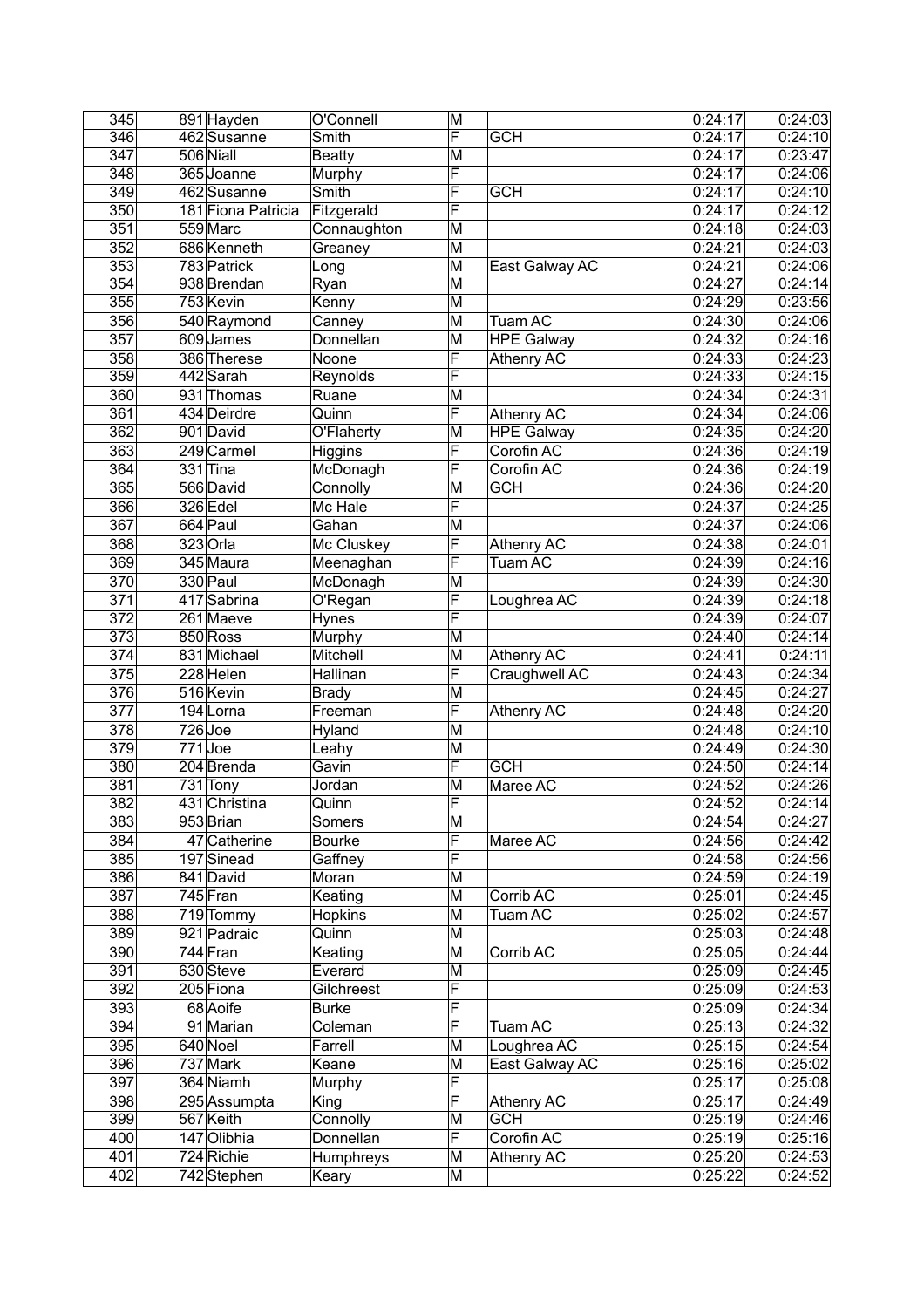| 403 | 772 Eamon      | Leahy          | M                       |                         | 0:25:22 | 0:25:03 |
|-----|----------------|----------------|-------------------------|-------------------------|---------|---------|
| 404 | 307 Tara       | Lynch          | F                       | Corofin AC              | 0:25:23 | 0:25:06 |
| 405 | 238 Irene      | Headd          | F                       | South Galway AC         | 0:25:24 | 0:24:46 |
| 406 | 608 Tim        | Donnellan      | M                       |                         | 0:25:24 | 0:25:05 |
| 407 | 736 Shane      | Keane          | M                       | East Galway AC          | 0:25:25 | 0:25:18 |
| 408 | 632 Tadhg      | Fahy           | M                       | Loughrea AC             | 0:25:25 | 0:24:47 |
| 409 | 119 Noreen     | Cullinan       | F                       |                         | 0:25:26 | 0:25:02 |
| 410 | 989 Noel       | Steed          | M                       |                         | 0:25:29 | 0:24:48 |
| 411 | 961 Michael    | Talbot         | M                       |                         | 0:25:30 | 0:25:18 |
| 412 | 67 Catherine   | Burke          | F                       | Athenry AC              | 0:25:31 | 0:24:57 |
| 413 | 838 Rory       | Monaghan       | M                       | <b>Tuam AC</b>          | 0:25:32 | 0:25:16 |
| 414 | 105 Marie      | Connolly       | F                       | $\overline{\text{GTC}}$ | 0:25:33 | 0:24:52 |
| 415 | 481 Anne-Marie | Walsh          | F                       | Athenry AC              | 0:25:33 | 0:24:58 |
| 416 | 912 Andrew     | Parkinson      | M                       |                         | 0:25:37 | 0:25:31 |
| 417 | 41Sinead       | Bartley        | F                       |                         | 0:25:37 | 0:25:29 |
| 418 | 590 Tony       | Daley          | M                       | Athenry AC              | 0:25:38 | 0:24:46 |
| 419 | 310 Fiona      | Lyons          | F                       |                         | 0:25:39 | 0:25:05 |
| 420 | 573 Ronan      |                | M                       |                         | 0:25:41 | 0:25:14 |
|     |                | Corrigan       |                         |                         |         |         |
| 421 | 100 Elaine     | Conmy          | F                       |                         | 0:25:41 | 0:25:15 |
| 422 | 262 Angelina   | <b>Hynes</b>   | F                       | <b>CRH</b>              | 0:25:42 | 0:24:51 |
| 423 | $191$ Sandra   | Fortune        | F                       |                         | 0:25:42 | 0:25:10 |
| 424 | 242 Marie      | Hennelly       | F                       | <b>GCH</b>              | 0:25:43 | 0:25:09 |
| 425 | 660 Martin     | Fortune        | M                       |                         | 0:25:43 | 0:25:11 |
| 426 | 195 Caroline   | Freeney        | F                       | Athenry AC              | 0:25:44 | 0:25:21 |
| 427 | 214 Sharon     | Gordon         | F                       | <b>GCH</b>              | 0:25:44 | 0:25:35 |
| 428 | 908 John       | O'Neill        | M                       |                         | 0:25:46 | 0:25:17 |
| 429 | 593 Ciaran     | Davey          | M                       |                         | 0:25:47 | 0:25:30 |
| 430 | 143 Joanne     | Dolan          | F                       | Loughrea AC             | 0:25:48 | 0:25:09 |
| 431 | 126 Katherine  | Cussen         | F                       |                         | 0:25:48 | 0:25:39 |
| 432 | 656 Gerry      | Fogarty        | M                       | Maree AC                | 0:25:49 | 0:25:24 |
| 433 | 334 Majella    | McGowan        | F                       | Corofin AC              | 0:25:49 | 0:25:33 |
| 434 | 131 Denise     | De Paor        | F                       |                         | 0:25:49 | 0:25:34 |
| 435 | 308 Anne       | Lyng           | F                       | Athenry AC              | 0:25:50 | 0:25:21 |
| 436 | 623 Frank      |                | M                       |                         | 0:25:50 | 0:25:09 |
|     |                | Dunleavy       |                         |                         |         |         |
| 437 | 915Shaun       | Porter         | M                       |                         | 0:25:52 | 0:25:36 |
| 438 | 765 Justin     | Lane           | M                       | Tuam AC                 | 0:25:54 | 0:25:30 |
| 439 | 448Leah        | Roxby          | F                       |                         | 0:25:55 | 0:25:39 |
| 440 | 909 Mike       | O'Neill        | $\overline{\mathsf{M}}$ |                         | 0:25:56 | 0:25:32 |
| 441 | $690$ Joe      | Grehan         | M                       |                         | 0:25:56 | 0:25:35 |
| 442 | 463 Lorraine   | Stenson        | F                       |                         | 0:26:00 | 0:25:26 |
| 443 | 156 Maria      | Duddy          | F                       |                         | 0:26:00 | 0:25:12 |
| 444 | 187 Miriam     | Flatley        | F                       |                         | 0:26:01 | 0:25:23 |
| 445 | 470 Michelle   | Tighe          | F                       | Tuam AC                 | 0:26:03 | 0:25:26 |
| 446 | 357 Marie      | Moran          | F                       | Maree AC                | 0:26:03 | 0:25:50 |
| 447 | 316 Jane       | Mangan         | F                       | <b>Athenry AC</b>       | 0:26:05 | 0:25:34 |
| 448 | 556 Kieran     | Conboy         | M                       |                         | 0:26:07 | 0:25:39 |
| 449 | 201 Leonie     | Gallagher      | F                       | Maree AC                | 0:26:08 | 0:25:33 |
| 450 | 407 Michelle   | O'Donnell      | F                       |                         | 0:26:12 | 0:25:41 |
| 451 | 661 Aaron      | Fox            | M                       | <b>HPE Galway</b>       | 0:26:14 | 0:26:04 |
| 452 | 84 Julianne    | Clarke         | F                       |                         | 0:26:14 | 0:26:01 |
|     |                |                | F                       |                         |         |         |
| 453 | 454 Maureen    | Ryan           |                         | Athenry AC              | 0:26:15 | 0:25:52 |
| 454 | 445 Mary       | Rohan Coll     | F                       | Athenry AC              | 0:26:15 | 0:25:51 |
| 455 | $250$ Joan     | <b>Higgins</b> | F                       | Corofin AC              | 0:26:16 | 0:25:30 |
| 456 | $111$ Ann      | Cormican       | F                       | <b>GCH</b>              | 0:26:16 | 0:25:56 |
| 457 | 108 Ciara      | Corduff        | F                       |                         | 0:26:18 | 0:25:50 |
| 458 | 897 James      | O'Dea          | M                       | <b>HPE Galway</b>       | 0:26:18 | 0:25:53 |
| 459 | 493 Marguerite | Wilkinson      | F                       | Athenry AC              | 0:26:18 | 0:25:56 |
| 460 | 777 Michael    | Lenehan        | M                       |                         | 0:26:18 | 0:26:11 |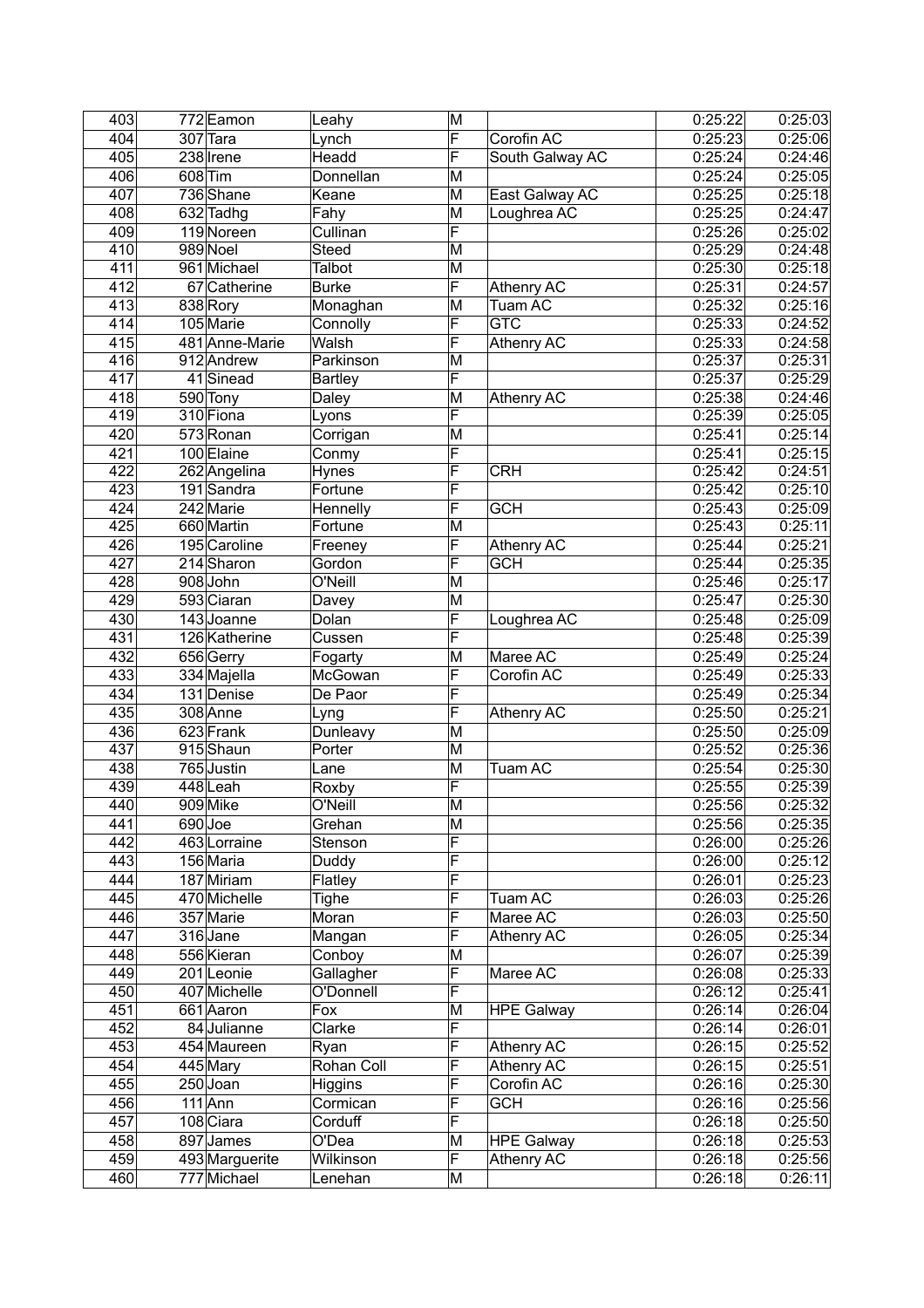| 461 |          | 734 Martin    | Keane                       | M                       | Athenry AC              | 0:26:19 | 0:26:11 |
|-----|----------|---------------|-----------------------------|-------------------------|-------------------------|---------|---------|
| 462 |          | 72 Marian     | <b>Byrnes</b>               | F                       | Maree AC                | 0:26:20 | 0:26:06 |
| 463 |          | 146 Patricia  | Donnellan                   | F                       |                         | 0:26:20 | 0:25:50 |
| 464 |          | 70 Roisin     | Burke                       | F                       |                         | 0:26:21 | 0:25:47 |
| 465 |          | 730 Mark      | Jennings                    | M                       |                         | 0:26:23 | 0:26:08 |
| 466 |          | 419 Kellie    | O'Shaughnessy               | F                       | Corofin AC              | 0:26:23 | 0:25:37 |
| 467 |          | 588 Aidus     | Curran                      | M                       |                         | 0:26:24 | 0:26:11 |
| 468 |          | 121 Majella   | Cummins                     | F                       | Athenry AC              | 0:26:25 | 0:26:03 |
| 469 |          | 127 Laura     | Darby                       | F                       | $\overline{\text{GTC}}$ | 0:26:26 | 0:26:16 |
| 470 |          | 223 Audrey    | Greaney                     | F                       | Tuam AC                 | 0:26:37 | 0:26:31 |
| 471 |          | 46 Alison     | <b>Boland</b>               | F                       | Tuam AC                 | 0:26:38 | 0:26:27 |
| 472 |          | 221 Sharon    | Greaney                     | F                       | Craughwell AC           | 0:26:39 | 0:25:51 |
| 473 |          | 138Lisa       | Devaney                     | F                       | Corofin AC              | 0:26:40 | 0:26:21 |
| 474 |          | 44 Evelyn     | Birmingham                  | F                       |                         | 0:26:41 | 0:25:57 |
| 475 |          | 276 Fiona     | Kelly                       | F                       | Craughwell AC           | 0:26:41 | 0:26:32 |
| 476 |          | 398 Siobhan   | O'Brien                     | F                       |                         | 0:26:45 | 0:26:17 |
| 477 |          | 531 Martin    | Burke                       | $\overline{\mathsf{M}}$ |                         | 0:26:45 | 0:26:22 |
| 478 |          | 288 Michelle  | Kerrigan                    | F                       | Loughrea AC             | 0:26:47 | 0:26:08 |
| 479 |          | 890 Tony      | O'Callaghan                 | M                       |                         | 0:26:48 | 0:26:22 |
| 480 |          | 767 Stephen   | Lawless                     | M                       |                         | 0:26:50 | 0:26:04 |
| 481 |          | $285$ Laura   | Kenny                       | F                       | South Galway AC         | 0:26:50 | 0:26:46 |
| 482 |          | 414 Eimear    | O'Looney                    | F                       |                         | 0:26:52 | 0:26:19 |
| 483 |          | 923 Dave      | Quinn                       | M                       | Loughrea AC             | 0:26:52 | 0:26:31 |
| 484 |          | 775 David     | Leahy                       | M                       | Loughrea AC             | 0:26:53 | 0:26:31 |
| 485 |          | 301 Susanne   | Lawlor                      | F                       | Maree AC                | 0:26:53 | 0:26:18 |
| 486 |          | 311 Claire    | Madden                      | F                       | Maree AC                | 0:26:54 | 0:26:17 |
| 487 |          | 693 Declan    | Hanniffy                    | M                       |                         | 0:26:54 | 0:26:13 |
| 488 | $505$ TJ |               | Beatty                      | M                       | Loughrea AC             | 0:26:57 | 0:26:40 |
| 489 |          | 178 Kathryn   | Finnegan                    | F                       |                         | 0:26:58 | 0:26:08 |
| 490 |          | 378 Aine      | NÃ- FhÃ <sub>i</sub> tharta | F                       |                         | 0:27:00 | 0:26:40 |
| 491 |          | 333 Aideen    | McGillicuddy                | F                       |                         | 0:27:03 | 0:26:21 |
| 492 |          | 359 Teresa    | Morrissey                   | F                       |                         | 0:27:03 | 0:26:45 |
| 493 |          | 164 Louise    | Egan                        | F                       | Athenry AC              | 0:27:05 | 0:26:41 |
| 494 |          | 670 Vincent   | Garvey                      | M                       | <b>HPE Galway</b>       | 0:27:06 | 0:26:40 |
| 495 |          | 309 Jacquie   | Lynskey                     | F                       | Athenry AC              | 0:27:06 | 0:26:35 |
| 496 |          | 977 Michael   | Ward                        | M                       |                         | 0:27:08 | 0:26:41 |
| 497 |          | 422 Aisling   | O'Sullivan                  | F                       |                         | 0:27:09 | 0:26:32 |
| 498 |          | $293$ Dee     | King                        | F                       |                         | 0:27:10 | 0:26:25 |
| 499 |          | 391 Eadaoin   | O Callaghan                 | F                       |                         | 0:27:12 | 0:26:32 |
| 500 |          | 499 Olivia    | Wynne                       | F                       | Tuam AC                 | 0:27:12 | 0:26:41 |
| 501 |          | 452Kim        | Ryan                        | F                       |                         | 0:27:15 | 0:27:00 |
| 502 |          | $155$ Mary    | Duane                       | F                       | Athenry AC              | 0:27:16 | 0:26:52 |
| 503 |          | 294 Moyra     | King                        | F                       |                         | 0:27:16 | 0:27:07 |
| 504 |          | 193 Yvonne    | Francis                     | F                       |                         | 0:27:16 | 0:26:55 |
| 505 |          | 209 Bernie    | Glavin                      | F                       | Corofin AC              | 0:27:16 | 0:26:31 |
| 506 |          | 56 Ruth       | Broderick                   | F                       |                         | 0:27:21 | 0:26:42 |
| 507 |          | 883 Kieran    | O Leary                     | M                       | Craughwell AC           | 0:27:23 | 0:26:50 |
| 508 |          | 919 Cormac    | Quillinan                   | M                       |                         | 0:27:24 | 0:27:09 |
| 509 |          | 248 Anne      | <b>Higgins</b>              | F                       |                         | 0:27:24 | 0:26:42 |
| 510 |          | 351 Emer      | Molloy                      | F                       |                         | 0:27:25 | 0:26:56 |
| 511 |          | 774 Kassy     | Counihan                    | F                       |                         | 0:27:26 | 0:26:44 |
| 512 |          | 887 Philip    | Coyle                       | M                       | Castlegar AC            | 0:27:28 | 0:27:07 |
| 513 |          | 716 Donall    | Hoebler                     | M                       |                         | 0:27:29 | 0:26:37 |
| 514 |          | 943John       | Scroope                     | M                       |                         | 0:27:30 | 0:27:11 |
| 515 |          | 541 Michael   | Carey                       | M                       |                         | 0:27:31 | 0:26:46 |
| 516 |          | 161 Gabrielle | Dunne                       | F                       |                         | 0:27:32 | 0:26:56 |
| 517 |          | 281 Laura     | Kelly                       | F                       | Loughrea AC             | 0:27:33 | 0:27:10 |
| 518 |          | 257 Emily     | Holohan                     | F                       |                         | 0:27:34 | 0:27:02 |
|     |          |               |                             |                         |                         |         |         |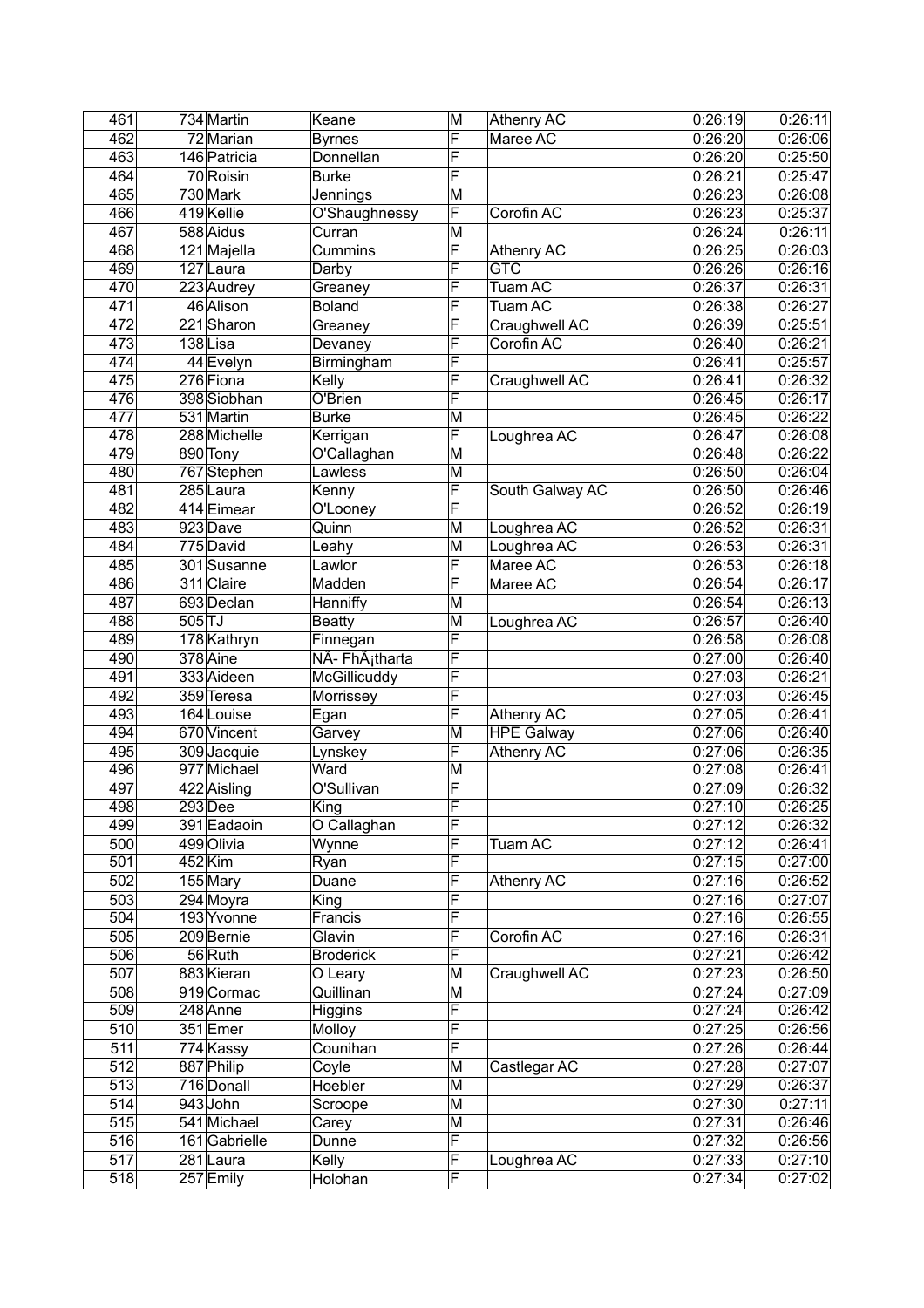| 519 | 177Lisa        | Finn                     | F | <b>HPE Galway</b>             | 0:27:34            | 0:26:53 |
|-----|----------------|--------------------------|---|-------------------------------|--------------------|---------|
| 520 | 269 Evelyn     | Keane                    | F |                               | 0:27:34            | 0:27:18 |
| 521 | 263 Louise     | Hynes                    | F | Loughrea AC                   | 0:27:35            | 0:27:12 |
| 522 | 79 Norma       | Carty                    | F |                               | 0:27:35            | 0:27:23 |
| 523 | 718Johnny      | Hooper                   | M | Corrib AC                     | 0:27:36            | 0:27:11 |
| 524 | 115 Marie      | Coyne                    | F | Athenry AC                    | 0:27:37            | 0:27:09 |
| 525 | 306 Eamonn     | Hughes                   | M |                               | 0:27:37            | 0:27:08 |
| 526 | 260 Rebecca    | Horgan                   | F |                               | 0:27:37            | 0:26:54 |
| 527 | 485 Marie      | Walsh                    | F |                               | 0:27:37            | 0:26:55 |
| 528 | 534 Denis      | Byrne                    | M | East Galway AC                | 0:27:38            | 0:27:09 |
| 529 | 66 Caron       | Burke                    | F | Loughrea AC                   | 0:27:38            | 0:27:12 |
| 530 | 832 Paul       | Mitchell                 | M | Athenry AC                    | 0:27:38            | 0:26:53 |
| 531 | 174 Mary       | Farrell                  | F |                               | 0:27:42            | 0:27:29 |
| 532 | 432 Lelia      | Quinn                    | F |                               | 0:27:44            | 0:26:59 |
| 533 | $179$ Alma     |                          | F | Tuam AC                       | 0:27:45            | 0:27:13 |
| 534 | 430 Kerry      | Finnegan<br>Quinlan      | F |                               | 0:27:47            | 0:27:25 |
|     |                |                          | F |                               |                    | 0:27:22 |
| 535 | 50 Kate        | Brackpool<br>Wilson      |   | Predator                      | 0:27:48<br>0:27:49 |         |
| 536 | 496 Annette    |                          | F |                               |                    | 0:27:11 |
| 537 | 69 Nuala       | Burke                    | F | <b>Turloughmore Scuttlers</b> | 0:27:50            | 0:27:01 |
| 538 | 318 Ger        | Mannion                  | F |                               | 0:27:51            | 0:27:14 |
| 539 | 192 Dearbhla   | Frain                    | F |                               | 0:27:52            | 0:27:06 |
| 540 | 142 Yvonne     | Dolan                    | F |                               | 0:27:52            | 0:27:32 |
| 541 | 92 Betty       | Coleman                  | F | Craughwell AC                 | 0:27:54            | 0:27:44 |
| 542 | 322 Maria      | Mc Ardle                 | F | Craughwell AC                 | 0:27:54            | 0:27:44 |
| 543 | 332 Catherine  | McEnery                  | F | Craughwell AC                 | 0:27:57            | 0:27:17 |
| 544 | $489$ Ray      | Ward                     | M | Craughwell AC                 | 0:27:58            | 0:27:17 |
| 545 | 38 Louise      | Barrett                  | F |                               | 0:27:58            | 0:27:06 |
| 546 | 843 Paul       | Moran                    | M |                               | 0:28:00            | 0:27:41 |
| 547 | 446 Greta      | Rooney                   | F | Craughwell AC                 | 0:28:00            | 0:27:18 |
| 548 | 779Gordon      | Lenihan                  | M |                               | 0:28:00            | 0:27:36 |
| 549 | 457 Helena     | Scannell                 | F | <b>GCH</b>                    | 0:28:01            | 0:27:19 |
| 550 | 674Breda       | Forde                    | F |                               | 0:28:02            | 0:27:40 |
| 551 | 418 Charlotte  | O'Regan                  | F |                               | 0:28:05            | 0:27:38 |
| 552 | 512 Kevin      | Bonner                   | M | Tuam AC                       | 0:28:07            | 0:27:30 |
| 553 | 476 Dee        | Twomey                   | F |                               | 0:28:07            | 0:27:26 |
| 554 | 472 Elaine     | Tobin                    | F | <b>Tuam AC</b>                | 0:28:07            | 0:27:37 |
| 555 | 219 Lorraine   | Greally                  | F | Craughwell AC                 | 0:28:10            | 0:27:55 |
| 556 | 480 Dave       | Walsh                    | F |                               | 0:28:10            | 0:27:40 |
| 557 | 969 Robert     | Walsh                    | M |                               | 0:28:15            | 0:27:24 |
| 558 | 394 Kristel    | O Regan                  | F | Loughrea AC                   | 0:28:16            | 0:27:49 |
| 559 | 172 Aoife      | Fannin                   | F |                               | 0:28:17            | 0:27:44 |
| 560 | 169 Fiona      | Fahy                     | F |                               | 0:28:18            | 0:27:31 |
| 561 | 371 Laura      | Nee                      | F | Loughrea AC                   | 0:28:19            | 0:27:56 |
| 562 | 94 Caroline    | $\overline{\text{Coll}}$ | F |                               | 0:28:21            | 0:27:28 |
| 563 | $196$ Lucy     | Friel                    | F |                               | 0:28:21            | 0:27:29 |
| 564 | 160 Elaine     | Dunleavy                 | F |                               | 0:28:21            | 0:27:41 |
| 565 | 451 Enya       | Russell                  | F | Predator                      | 0:28:22            | 0:28:03 |
| 566 | 348 Clare      | Mitchell                 | F | Athenry AC                    | 0:28:23            | 0:27:53 |
| 567 | 141 Noreen     | Doherty                  | F |                               | 0:28:23            | 0:27:33 |
| 568 | 354 Anne Marie | Moore                    | F |                               | 0:28:25            | 0:28:06 |
| 569 | 284 Paula      | Kenny                    | F | <b>HPE Galway</b>             | 0:28:27            | 0:27:53 |
| 570 | 89 Marie       | Clarke                   | F | <b>Turloughmore Scuttlers</b> | 0:28:28            | 0:27:37 |
| 571 | 130 Niamh      | De Paor                  | F |                               | 0:28:29            | 0:28:17 |
| 572 | 627 Declan     | Egan                     | M |                               | 0:28:30            | 0:27:42 |
| 573 | 63 Tara        | <b>Browne</b>            | F |                               | 0:28:33            | 0:27:48 |
| 574 | 317 Deirdre    | Mannion                  | F |                               | 0:28:33            | 0:27:57 |
| 575 | 455 Anna       | Ryan                     | F |                               | 0:28:34            | 0:27:55 |
| 576 | 122 Margaret   | Cunningham               | F | <b>Turloughmore Scuttlers</b> | 0:28:36            | 0:27:46 |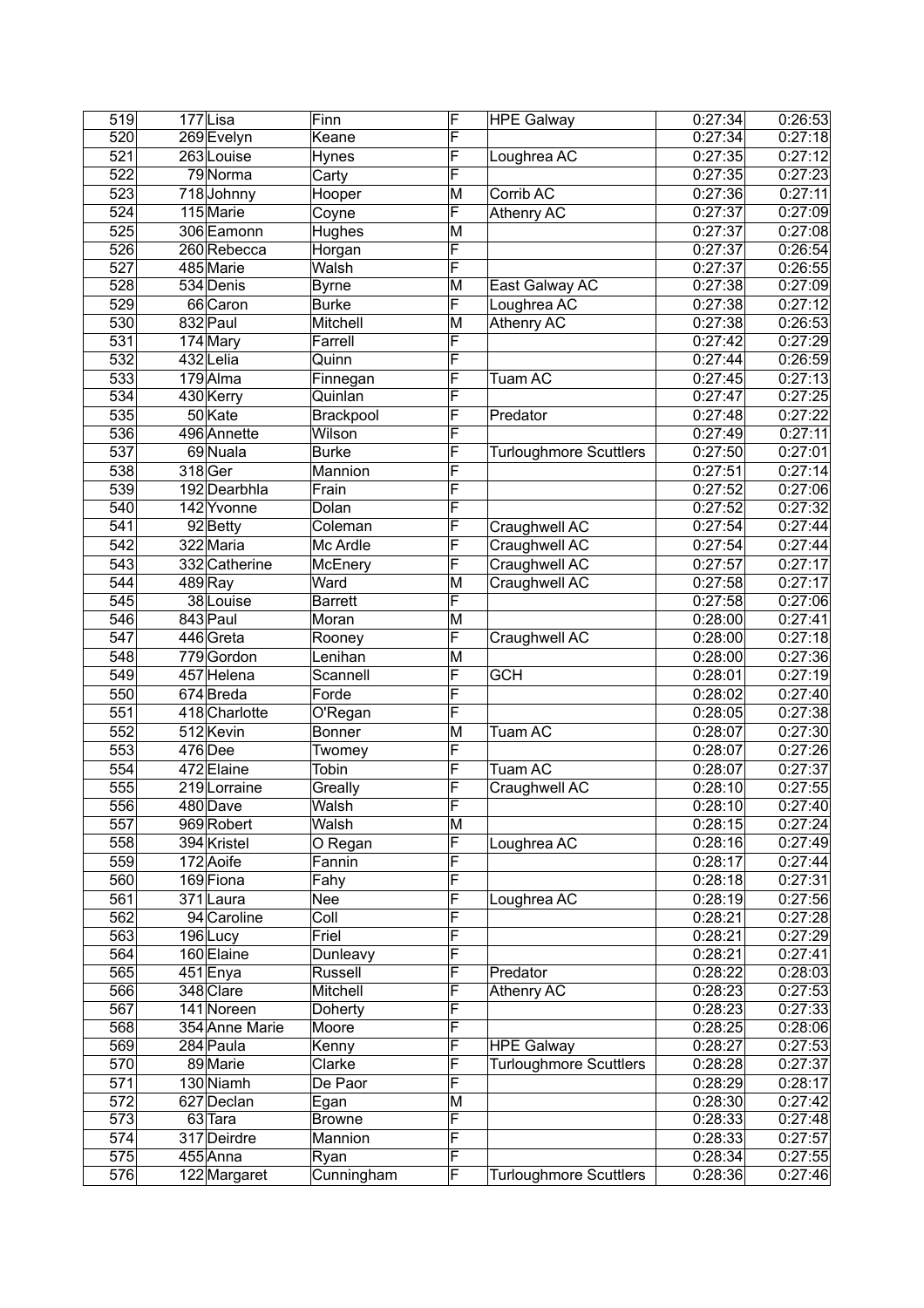| 577        |         | 302 Frances            | Leahy                    | F                       | Athenry AC                    | 0:28:37 | 0:27:54 |
|------------|---------|------------------------|--------------------------|-------------------------|-------------------------------|---------|---------|
| 578        |         | 568 Eric               | Corbett                  | $\overline{\mathsf{M}}$ |                               | 0:28:42 | 0:28:19 |
| 579        |         | 74 Laura               | Canavan                  | F                       |                               | 0:28:43 | 0:27:54 |
| 580        |         | 267 Maeve              | Joyce                    | F                       |                               | 0:28:45 | 0:28:23 |
| 581        |         | 39 Ciara               | Barrett                  | F                       |                               | 0:28:51 | 0:28:40 |
| 582        |         | 329 Mary               | McCormack                | F                       | <b>Turloughmore Scuttlers</b> | 0:28:53 | 0:28:02 |
| 583        |         | 415 Mary               | O'Malley                 | F                       | <b>Turloughmore Scuttlers</b> | 0:28:53 | 0:28:02 |
| 584        |         | 553 Veronica           | Coffey                   | F                       | Athenry AC                    | 0:28:53 | 0:28:24 |
| 585        |         | 101 Mary               | Connaughton              | F                       | Athenry AC                    | 0:28:54 | 0:28:21 |
| 586        | 358 Viv |                        | Morgan                   | F                       | <b>Turloughmore Scuttlers</b> | 0:28:58 | 0:28:08 |
| 587        |         | 215 Helena             | Gorman                   | F                       | Craughwell AC                 | 0:28:59 | 0:28:27 |
| 588        |         | 497 Cheryl             | Winston                  | F                       | Athenry AC                    | 0:29:01 | 0:28:39 |
| 589        |         | 863 Enda               | Nolan                    | M                       |                               | 0:29:02 | 0:28:13 |
| 590        |         | 233 Aishling           | Hanrahan                 | F                       | Loughrea AC                   | 0:29:06 | 0:28:52 |
| 591        |         | 500Leni                | Zet                      | F                       |                               | 0:29:07 | 0:28:20 |
| 592        |         | $\overline{725}$ Gerry | Hurley                   | $\overline{\mathsf{M}}$ |                               | 0:29:07 | 0:28:41 |
| 593        |         | 613Liam                | Doonan                   | M                       |                               | 0:29:10 | 0:28:32 |
|            |         | 102 Bernadette         |                          | F                       |                               | 0:29:14 | 0:28:21 |
| 594<br>595 |         |                        | Conneely                 | F                       | <b>GCH</b>                    |         |         |
|            |         | 199 Dorothy            | Gallagher                |                         |                               | 0:29:15 | 0:28:31 |
| 596        |         | 229Emma                | Halloran                 | F                       |                               | 0:29:16 | 0:28:44 |
| 597        |         | 425 Karolina           | Piskorz                  | F                       |                               | 0:29:17 | 0:28:39 |
| 598        |         | 678 Paddy              | Gilmore                  | M                       | Tuam AC                       | 0:29:20 | 0:29:09 |
| 599        |         | 166 Grainne            | Engels                   | F                       |                               | 0:29:21 | 0:28:38 |
| 600        |         | 356 Maria              | Moran                    | F                       |                               | 0:29:21 | 0:28:44 |
| 601        |         | 626Shane               | Durcan                   | M                       | <b>GCH</b>                    | 0:29:22 | 0:28:34 |
| 602        |         | $464$ Breda            | Stephens                 | F                       | Craughwell AC                 | 0:29:23 | 0:28:42 |
| 603        |         | 123 Jackie             | Curley                   | F                       |                               | 0:29:24 | 0:28:58 |
| 604        |         | 37 Pauline             | <b>Barret</b>            | F                       | <b>Turloughmore Scuttlers</b> | 0:29:27 | 0:28:38 |
| 605        |         | 286 Aisling            | Keogh                    | F                       |                               | 0:29:31 | 0:28:47 |
| 606        |         | $120$ Jane             | Cullinane                | F                       | Loughrea AC                   | 0:29:31 | 0:28:53 |
| 607        |         | 338 Caroline           | McHugh                   | F                       | Tuam AC                       | 0:29:34 | 0:28:46 |
| 608        |         | $265$ Maria            | Jennings                 | F                       | <b>CRH</b>                    | 0:29:36 | 0:29:03 |
| 609        |         | 163 Ann                | Earls                    | F                       |                               | 0:29:39 | 0:29:26 |
| 610        |         | 78 Anita               | $\overline{\text{Carr}}$ | F                       |                               | 0:29:43 | 0:28:59 |
| 611        |         | 283 Adrienne           | Kenny                    | F                       | Tuam AC                       | 0:29:46 | 0:29:04 |
| 612        |         | 375 Emer               | Ni Dhomhnaill            | F                       |                               | 0:29:46 | 0:29:04 |
| 613        |         | 352Gail                | Molloy                   | F                       | Corofin AC                    | 0:29:47 | 0:29:00 |
| 614        |         | 385 Niamh              | Nolan                    | F                       | Craughwell AC                 | 0:29:47 | 0:29:10 |
| 615        |         | 95 Gillian             | Collins                  | F                       | <b>GCH</b>                    | 0:29:47 | 0:28:58 |
| 616        |         | 86 Nicola              | Cleary                   | F                       |                               | 0:29:48 | 0:29:11 |
| 617        |         | 361 Eugenie            | Mullarkey                | F                       | Tuam AC                       | 0:29:48 | 0:29:00 |
| 618        |         | 59 Deirdre             | <b>Broderick</b>         | F                       |                               | 0:29:48 | 0:29:07 |
| 619        |         | 790 Niall              | Maguire                  | M                       |                               | 0:29:49 | 0:28:59 |
| 620        |         | 314 Karen              | Malherbe                 | F                       |                               | 0:29:49 | 0:29:04 |
| 621        |         | 183Emer                | Flaherty                 | F                       |                               | 0:29:49 | 0:29:05 |
| 622        |         | 55 Deirdre             | <b>Broderick</b>         | F                       |                               | 0:29:50 | 0:29:09 |
| 623        |         | 393 Teresa             | O Dea                    | F                       | Tuam AC                       | 0:29:55 | 0:29:23 |
| 624        |         | 491 Joanne             | Whelan                   | F                       | Craughwell AC                 | 0:29:57 | 0:29:24 |
| 625        |         |                        |                          | F                       |                               |         |         |
|            |         | 447 Marie              | Rooney                   |                         | Craughwell AC                 | 0:29:57 | 0:29:25 |
| 626        |         | 116 Aisling            | Crehan                   | F                       |                               | 0:29:57 | 0:29:18 |
| 627        |         | 51 Marian              | <b>Brandon</b>           | F                       |                               | 0:29:58 | 0:29:25 |
| 628        |         | $104$ Mags             | Conneely                 | F                       | Corofin AC                    | 0:29:59 | 0:29:14 |
| 629        |         | 388 Sharon             | Noone                    | F                       |                               | 0:30:02 | 0:29:25 |
| 630        |         | 594 Andrew             | Davey                    | M                       |                               | 0:30:03 | 0:29:38 |
| 631        |         | 175 Deirdre            | Farrell                  | F                       |                               | 0:30:04 | 0:29:22 |
| 632        |         | 479 Aimee              | Walls                    | F                       |                               | 0:30:05 | 0:29:27 |
| 633        |         | 950 Philip             | Smith                    | M                       |                               | 0:30:06 | 0:29:41 |
| 634        |         | 585 Noel               | Crowley                  | M                       |                               | 0:30:07 | 0:29:41 |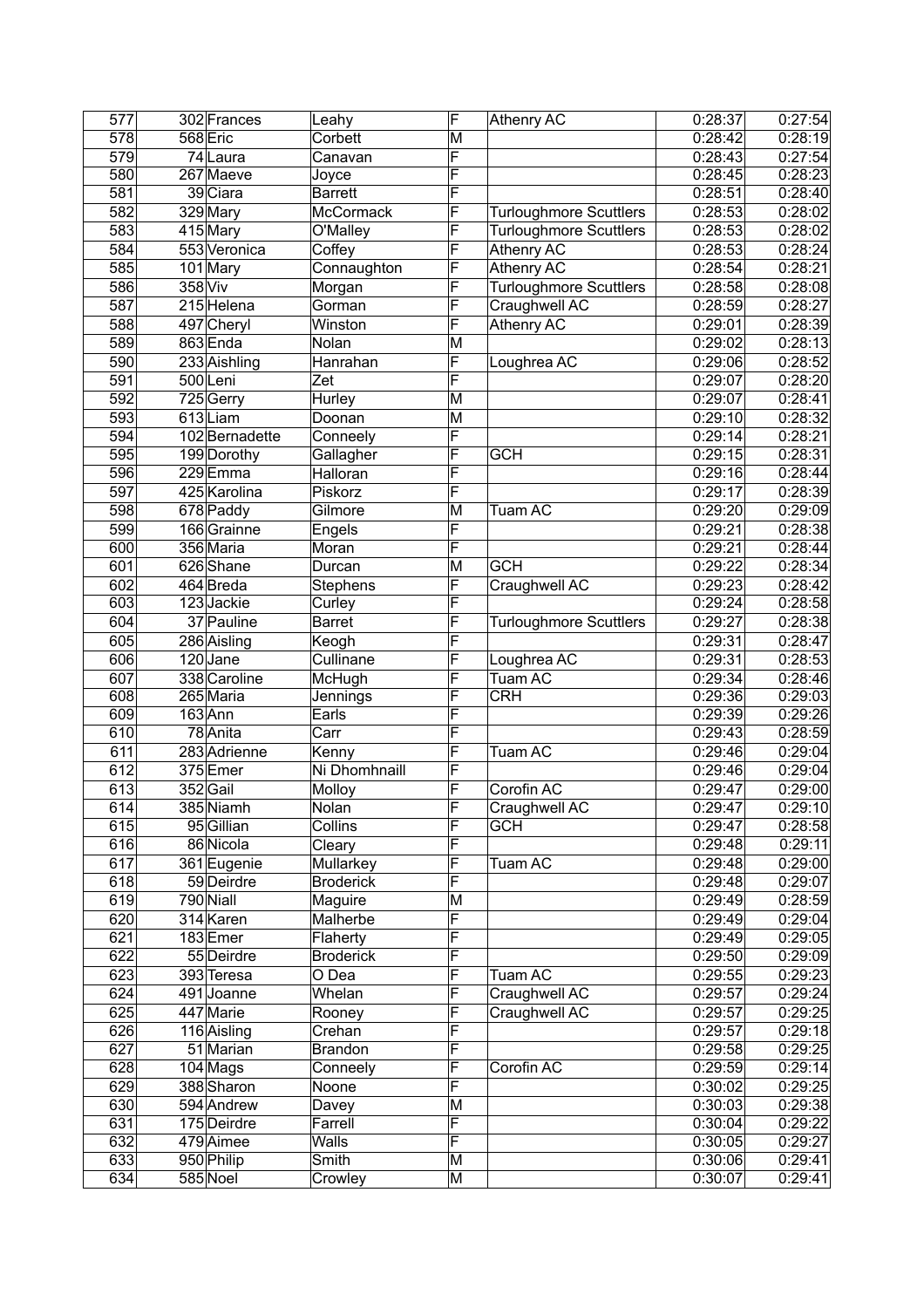| 635 | 397 Edwena    | O Toole           | F |                               | 0:30:07 | 0:29:46 |
|-----|---------------|-------------------|---|-------------------------------|---------|---------|
| 636 | 416 Caroline  | O'Malley          | F | Corofin AC                    | 0:30:08 | 0:29:23 |
| 637 | 395 Mary      | O Reilly          | F |                               | 0:30:12 | 0:29:38 |
| 638 | 274 Elaine    | Kelly             | F |                               | 0:30:16 | 0:29:30 |
| 639 | 400 Louise    | O'Callaghan       | F |                               | 0:30:17 | 0:29:42 |
| 640 | 73 Lorna      | Cahill            | F |                               | 0:30:18 | 0:29:37 |
| 641 | 220 Maura     | Greaney           | F | Craughwell AC                 | 0:30:19 | 0:30:14 |
| 642 | 290 Jayne     | Killian           | F | <b>GCH</b>                    | 0:30:19 | 0:29:37 |
| 643 | 474 Shauna    | <b>Tomas</b>      | F | Athenry AC                    | 0:30:20 | 0:29:06 |
| 644 | 929 Bradley   | Rowles            | M |                               | 0:30:25 | 0:30:04 |
| 645 | 158 Ann-Marie | Duggan            | F |                               | 0:30:27 | 0:30:08 |
| 646 | 490 Fiona     | Weafer            | F |                               | 0:30:28 | 0:30:10 |
| 647 | 436 Brenda    | Rabbitte          | F | Athenry AC                    | 0:30:35 | 0:29:52 |
| 648 | 157 Mairead   | Duffy             | F |                               | 0:30:36 | 0:30:00 |
| 649 | 681 Michael   | Glynn             | M | Athenry AC                    | 0:30:36 | 0:30:07 |
| 650 | 159 Eleanor   | Duignan           | F | Corrib AC                     | 0:30:41 | 0:30:07 |
| 651 | 217 Bernie    | Grealish          | F | <b>CRH</b>                    | 0:30:42 | 0:29:50 |
| 652 | 339Lara       | McLaclan          | F |                               | 0:30:42 | 0:30:15 |
| 653 | 484 Martina   | Walsh             | F |                               | 0:30:42 | 0:30:00 |
|     | 399 Niamh     | O'Brien           | F |                               |         |         |
| 654 |               |                   |   |                               | 0:30:44 | 0:30:00 |
| 655 | $210$ Cara    | Gleeson           | F | <b>GTC</b>                    | 0:30:45 | 0:30:00 |
| 656 | 226 Eadaoin   | Guilfoyle         | F |                               | 0:30:48 | 0:30:36 |
| 657 | 471 Aine      | Tivnan            | F |                               | 0:30:50 | 0:30:05 |
| 658 | 256 Toni      | Hollowell         | F | Corofin AC                    | 0:30:54 | 0:30:35 |
| 659 | 327 Kelly     | McArdle           | F |                               | 0:30:56 | 0:30:23 |
| 660 | 482 Laoise    | Walsh             | F |                               | 0:31:00 | 0:30:20 |
| 661 | $133$ Aisling | Deely             | F | Loughrea AC                   | 0:31:00 | 0:30:37 |
| 662 | 118 Lorraine  | Cronnolly         | F |                               | 0:31:02 | 0:30:46 |
| 663 | 76 Delma      | Carey             | F |                               | 0:31:02 | 0:30:17 |
| 664 | 413 Annie     | O'Hara            | F |                               | 0:31:02 | 0:30:15 |
| 665 | 289 Simone    | Kiernan           | F | <b>HPE Galway</b>             | 0:31:07 | 0:30:32 |
| 666 | 255 Maeve     | Holian            | F |                               | 0:31:13 | 0:30:24 |
| 667 | 77 Edel       | Carney            | F |                               | 0:31:14 | 0:30:39 |
| 668 | 298 Trish     | Lally             | F | <b>Turloughmore Scuttlers</b> | 0:31:15 | 0:30:26 |
| 669 | 509 Vinny     | <b>Beirne</b>     | M |                               | 0:31:15 | 0:30:31 |
| 670 | 703 Padraig   | Headd             | M | Loughrea AC                   | 0:31:17 | 0:30:29 |
| 671 | 360 Bernie    | Mulderrig         | F |                               | 0:31:20 | 0:30:37 |
| 672 | $34$ Janan    | Alani             | F |                               | 0:31:25 | 0:31:12 |
| 673 | 349 Carmel    | Mitchell          | F | Athenry AC                    | 0:31:26 | 0:30:43 |
| 674 | 243 Karen     | Hennessy          | F | Corofin AC                    | 0:31:27 | 0:30:42 |
| 675 | 401 Caroline  | O'Callaghan       | F | <b>Turloughmore Scuttlers</b> | 0:31:28 | 0:30:38 |
| 676 | 87 Laura      | Coen              | F |                               | 0:31:31 | 0:31:08 |
| 677 | 151 Elaine    | Doran             | F | Maree AC                      | 0:31:34 | 0:30:52 |
| 678 | 180 Audrey    | Finnerty          | F |                               | 0:31:35 | 0:31:12 |
| 679 | 134 Yvonne    | Dempsey           | F |                               | 0:31:47 | 0:31:11 |
| 680 | 93 Helen      | Colfer            | F |                               | 0:31:48 | 0:31:34 |
| 681 | 208 Olivia    | Gilmartin         | F | Corofin AC                    | 0:31:48 | 0:31:31 |
| 682 | 136 Martina   | Dempsey           | F |                               | 0:31:52 | 0:31:06 |
| 683 | 449Joan       | Ruane             | F | <b>GCH</b>                    | 0:31:56 | 0:31:11 |
| 684 | 218 Michelle  | Greally           | F | Loughrea AC                   | 0:31:57 | 0:31:27 |
| 685 | 287 Lynne     | Kerr              | F | Castlegar AC                  | 0:31:59 | 0:31:24 |
| 686 | 259 Siobhan   | Horan             | F | Corofin AC                    | 0:32:01 | 0:31:16 |
| 687 | 32 Alice      | Duffy             | F | Athenry AC                    | 0:32:01 | 0:31:14 |
|     |               |                   | F |                               | 0:32:01 | 0:31:14 |
| 688 | 31 Anita      | O'Hare            | F | Athenry AC                    |         | 0:31:20 |
| 689 | 487 Deirdre   | Ward              |   | <b>GCH</b>                    | 0:32:06 |         |
| 690 | 35 Marie      | Allen             | F | Loughrea AC                   | 0:32:13 | 0:31:34 |
| 691 | 65 Yanette    | <b>Bueno Diaz</b> | F |                               | 0:32:20 | 0:31:46 |